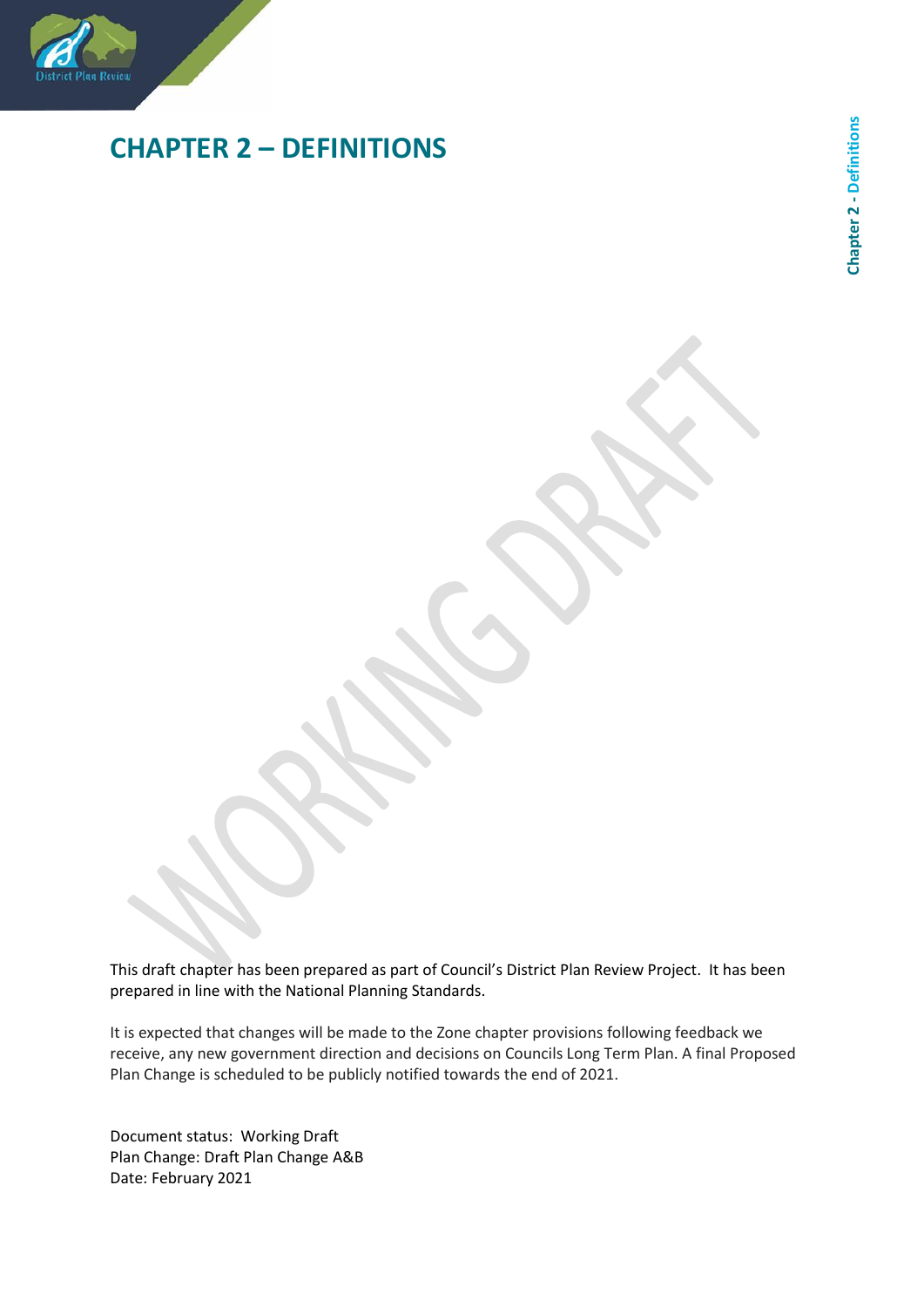*Page Intentionally Left Blank*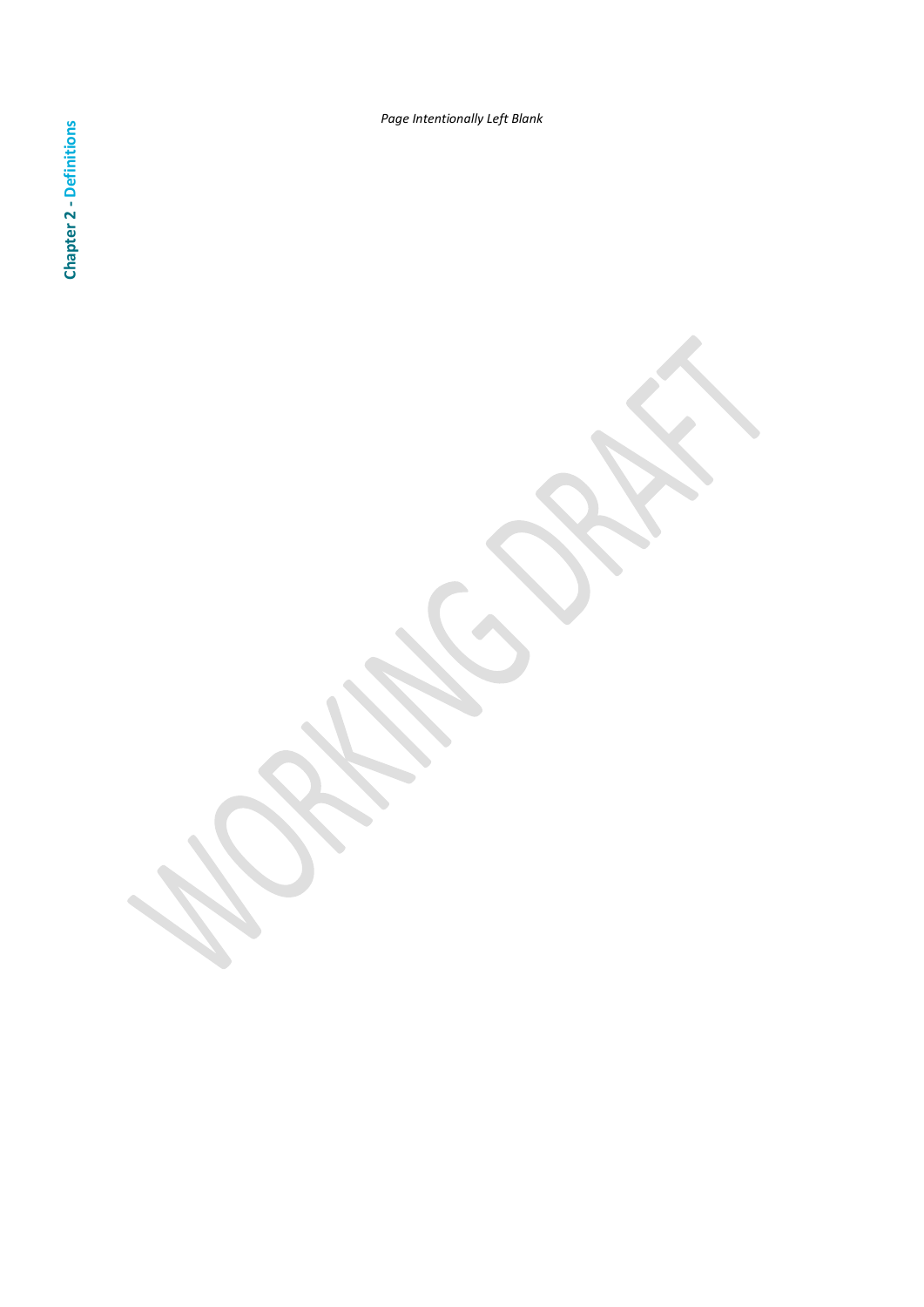## **DEFINITIONS**

**ACCESSORY BUILDING** means a detached building, the use of which is ancillary to the use of any building, buildings or activity that is or could be lawfully established on the same site, but does not include any minor residential unit.<sup>1</sup>

> means a building, that is secondary and incidental to any dwelling on the site and includes, without limitation:

Aviaries

- Garages and carports
- Glasshouses
- Pump sheds
- Tool and garden sheds
- Water tanks

For the purposes of the Manfeild Park and Special Development Zones, accessory building means a building or structure which is detached from, and the use/operation of which is incidental to that of, any other principal building(s) on the same site. In relation to a site on which no principal building has been erected, is incidental to the use which may be permitted on the site.

**ACT** means the Resource Management Act 1991, and its amendments.

means the change to a building, structure, or memorial that alters its size and/or volume or results in changes to the finishes or materials. Additions and alterations specifically exclude "maintenance and minor repair" and "seismic strengthening" as defined by this Plan.

means an activity involving the sales and/or service of farm vehicles or other heavy vehicles. [PC52]

**AMENITY VALUES** means those natural or physical qualities and characteristics of an area that contribute to people's appreciation of its pleasantness, aesthetic coherence, and cultural and recreational attributes. The term "amenities" has a corresponding meaning.

### **ADDITIONS AND ALTERATIONS**

**AGRICULTURAL VEHICLE SALES AND SERVICE**

<sup>1</sup> National Planning Standards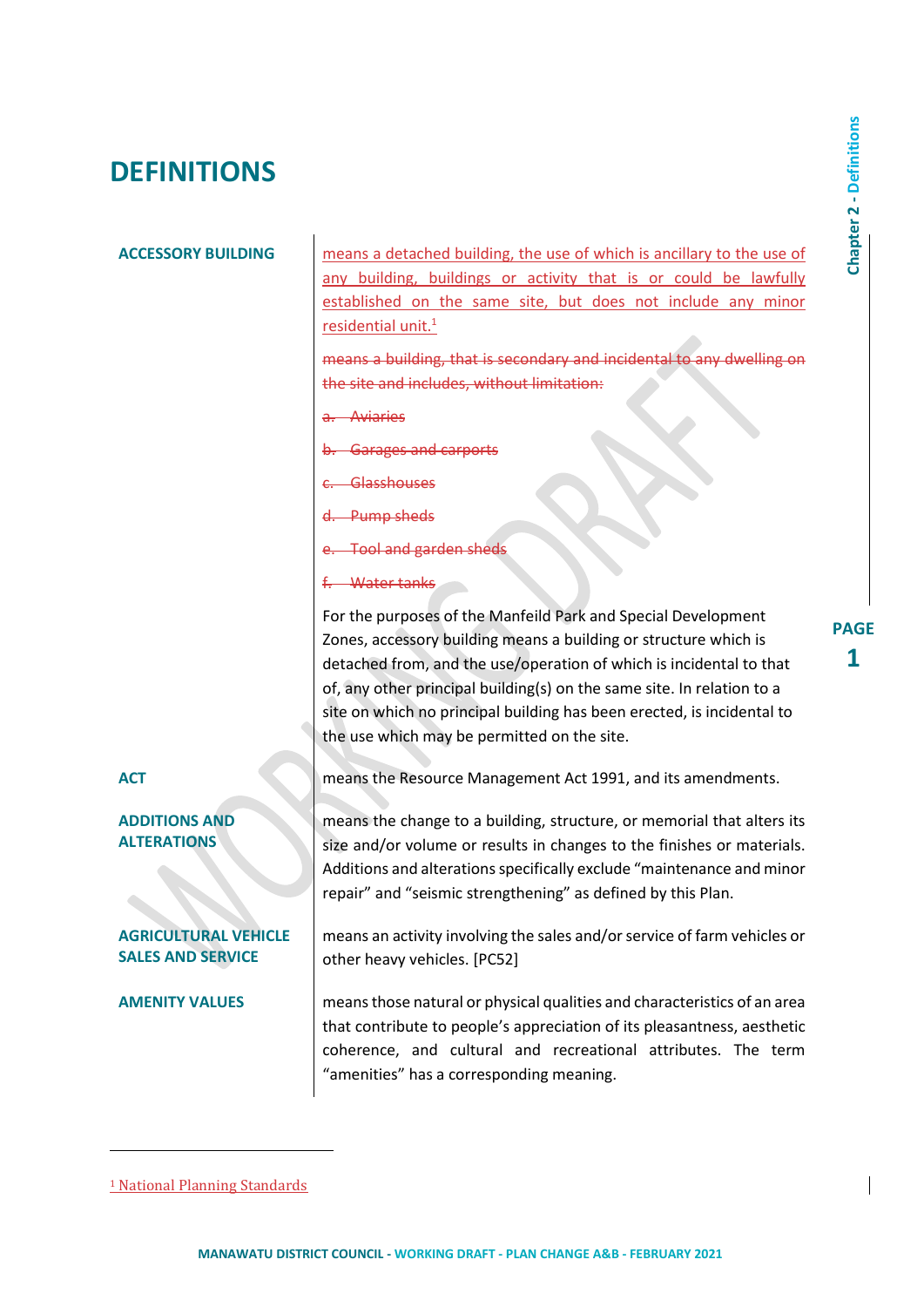$\overline{\phantom{a}}$ 

| <b>ANCILLARY ACTIVITIES</b>                              | means an activity that supports and is subsidiary to a primary activity. <sup>2</sup>                                                                                                                                                                                                                                                                                         |
|----------------------------------------------------------|-------------------------------------------------------------------------------------------------------------------------------------------------------------------------------------------------------------------------------------------------------------------------------------------------------------------------------------------------------------------------------|
|                                                          | means an activity that is located on the same site as the primary<br>activity which is permitted on that site, is secondary and incidental to<br>the primary activity and serves a supportive function to the primary<br>activity.                                                                                                                                            |
|                                                          | For the purpose of the Manfeild Park Zone and Special Development<br>Zone, means an activity which is incidental to and associated with the<br>primary activity undertaken in Manfeild Park and which has the sole<br>purpose of providing a necessary service to enhance the overall<br>functioning of Manfeild Park.                                                        |
| <b>ANTENNA</b>                                           | means any radiocommunication and/or telecommunication apparatus<br>used for transmission or reception, including the antenna mounting<br>but not any mast or supporting structure. It includes any satellite dish.                                                                                                                                                            |
| <b>ARTERIAL ROAD</b>                                     | [DELETED PC55]                                                                                                                                                                                                                                                                                                                                                                |
| <b>ASSISTED LIVING</b><br><b>ACCOMMODATION</b>           | means land and buildings used or designed to be used for supervised<br>residential care and accommodation by 5 or more people (exclusive of<br>the manager and the managers family) and includes, without<br>limitation:<br><b>Boarding Houses</b><br><b>Nursing homes</b>                                                                                                    |
|                                                          | <b>[DELETED PC51]</b>                                                                                                                                                                                                                                                                                                                                                         |
|                                                          | means any building used for housing birds as a hobby, but does not<br>include poultry keeping or intensive farming.                                                                                                                                                                                                                                                           |
| <b>BOARDING, BREEDING</b><br><b>AND TRAINING KENNELS</b> | means the use of any land and/or buildings where board for a fee<br>(which may include overnight or during the day) is provided or<br>intended to be provided for dogs, or the breeding and/or training of<br>dogs for direct or indirect commercial gain, and includes rehoming<br>kennels. Farm working dogs and puppies up to three months of age,<br>are excluded. [PC64] |
| BOARDING HOUSE                                           | [DELETED PC46, now defined as Assisted Living Accommodation]                                                                                                                                                                                                                                                                                                                  |
| <b>BUILDING</b>                                          | means a temporary or permanent movable or immovable physical<br>construction that is: (a) partially or fully roofed; and (b) fixed or located                                                                                                                                                                                                                                 |

<sup>2</sup> National Planning Standards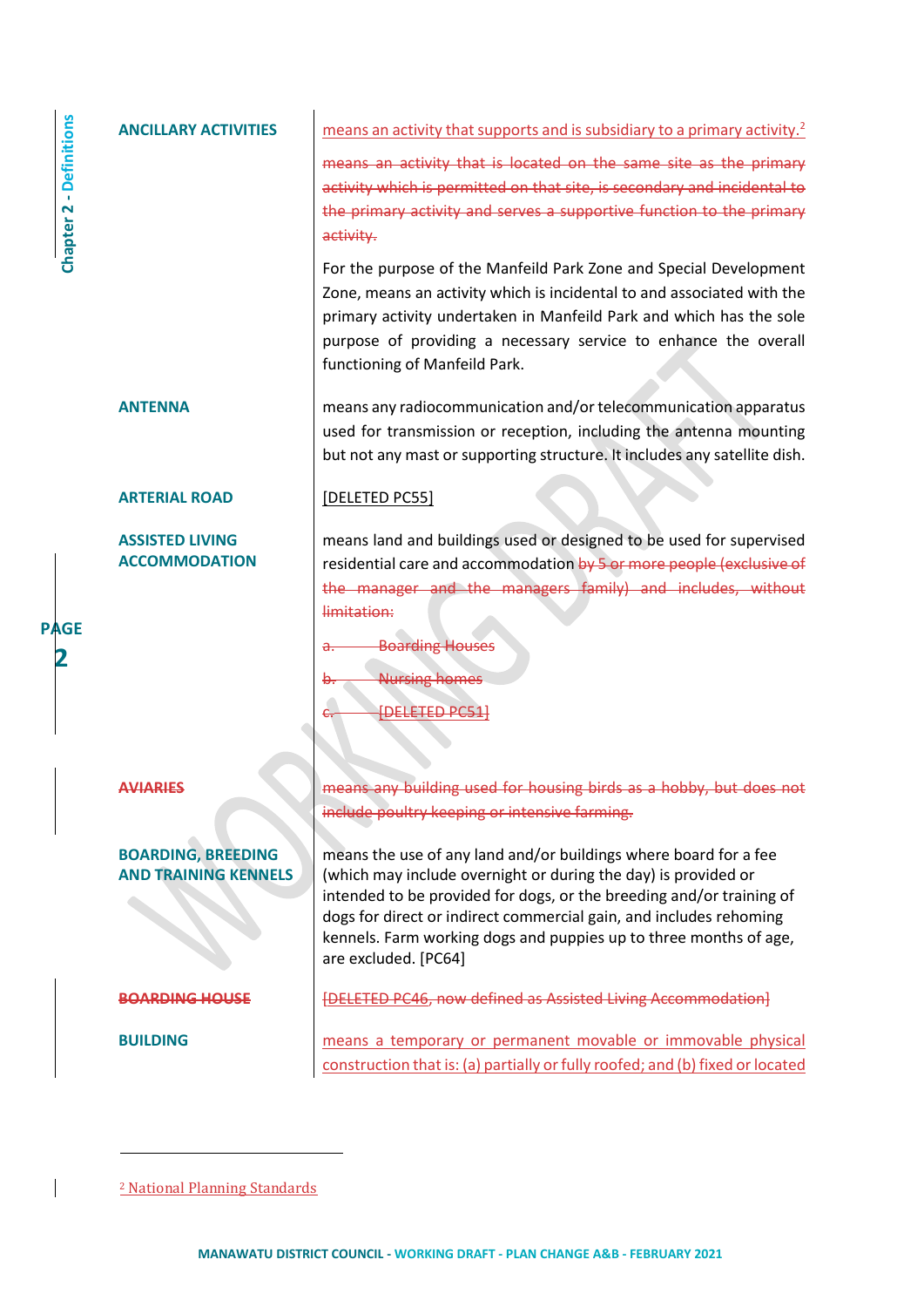|                                    | on or in land; but excludes any motorised vehicle or other mode of<br>transport that could be moved under its own power. <sup>3</sup>                                                                                                                                                                                                                                                                                                                                                                                                                                                                                                       |    |
|------------------------------------|---------------------------------------------------------------------------------------------------------------------------------------------------------------------------------------------------------------------------------------------------------------------------------------------------------------------------------------------------------------------------------------------------------------------------------------------------------------------------------------------------------------------------------------------------------------------------------------------------------------------------------------------|----|
|                                    |                                                                                                                                                                                                                                                                                                                                                                                                                                                                                                                                                                                                                                             |    |
|                                    | means any structure whether temporary or permanent, movable or                                                                                                                                                                                                                                                                                                                                                                                                                                                                                                                                                                              | Ć  |
|                                    | immovable and specifically excludes:                                                                                                                                                                                                                                                                                                                                                                                                                                                                                                                                                                                                        | C  |
|                                    | any deck or terrace, in whole or part, under 1.5m in height<br>a.                                                                                                                                                                                                                                                                                                                                                                                                                                                                                                                                                                           |    |
|                                    | fences or walls under 1.8m in height<br>b.                                                                                                                                                                                                                                                                                                                                                                                                                                                                                                                                                                                                  |    |
|                                    | deer fences or cattle yards<br>c.                                                                                                                                                                                                                                                                                                                                                                                                                                                                                                                                                                                                           |    |
|                                    | retaining walls under 1.5m in height<br>d.                                                                                                                                                                                                                                                                                                                                                                                                                                                                                                                                                                                                  |    |
|                                    | above ground pools under 1m in height<br>е.                                                                                                                                                                                                                                                                                                                                                                                                                                                                                                                                                                                                 |    |
|                                    | f.<br>tents or marquees erected for less than 30 consecutive                                                                                                                                                                                                                                                                                                                                                                                                                                                                                                                                                                                |    |
|                                    | atellite dishes less than 1m in diameter                                                                                                                                                                                                                                                                                                                                                                                                                                                                                                                                                                                                    |    |
|                                    | h.g. pergolas with a permanently open roof.                                                                                                                                                                                                                                                                                                                                                                                                                                                                                                                                                                                                 |    |
| <b>BUILDING FOOTPRINT</b>          | means the area of ground covered by a single building.                                                                                                                                                                                                                                                                                                                                                                                                                                                                                                                                                                                      |    |
|                                    | means, in relation to building coverage, the total area of buildings at<br>ground floor level together with the area of any section of any of those<br>buildings that extends out beyond the ground floor level limits of the<br>building and overhangs the ground <sup>4</sup>                                                                                                                                                                                                                                                                                                                                                             | PA |
| <b>COLLECTOR ROAD</b>              | means roads that provide circulation in local areas and links to arterial<br>roads, while balancing these needs with pedestrian and local amenity<br>values. These roads provide access for all modes of transport including<br>public transport. Typical traffic flows are between 3,000 and 10,000<br>vehicles per day. These include a number on central roads through the<br>town of Feilding, Pohangina Road, Newbury Line and the main roads<br>to the beaches and tourist routes like the Apiti-Rangiwahia route.<br>Refer to Appendix 3B.1 for those roads that are identified in the<br>District as being a Collector Road. [PC55] |    |
| <b>COLLECTOR ROAD</b><br>(TOURIST) | means those roads that currently carry traffic volumes below that of a<br>Collector Road, but serve a similar function in that they link areas of<br>population together. Refer to Appendix 3B.1 for those roads that are<br>identified in the District as being a Collector Road (Tourist). [PC55]                                                                                                                                                                                                                                                                                                                                         |    |
| <b>COMMERCIAL ACTIVITY</b>         | means any activity trading in goods, equipment or services. It includes<br>any ancillary activity to the commercial activity (for example<br>administrative or head offices) <sup>5</sup>                                                                                                                                                                                                                                                                                                                                                                                                                                                   |    |

<sup>&</sup>lt;sup>3</sup> National Planning Standards

<sup>4</sup> National Planning Standards

<sup>5</sup> National Planning Standards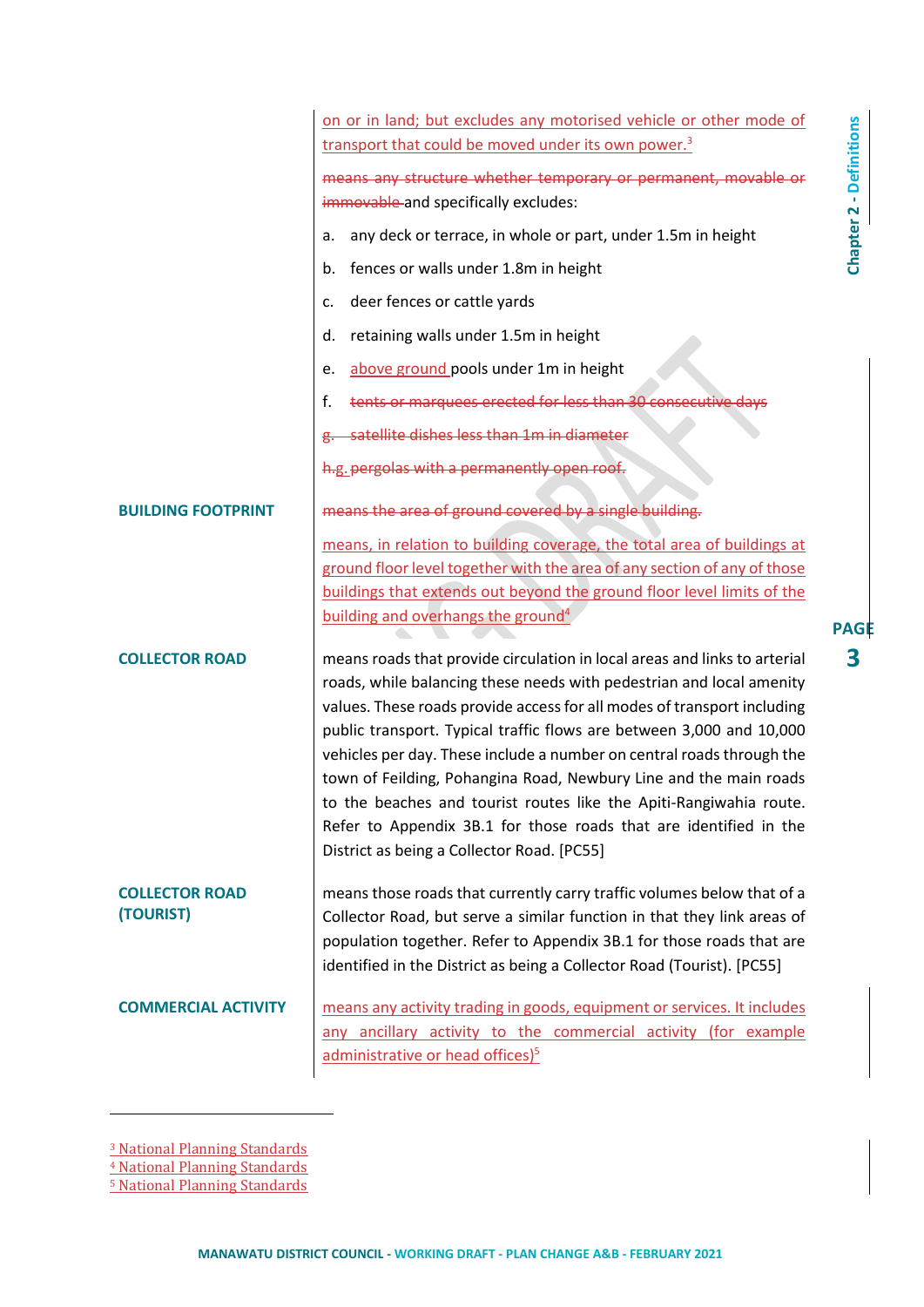| <b>Chapter 2 - Definitions</b> | <b>COMMERCIAL SERVICES</b>   | means, for the purposes of Growth Precinct 4, the use of land and<br>buildings for the display, offering, provision, sale or hireage of goods,<br>equipment or service including restaurants and retail shops and<br>outlets, but excludes service stations and supermarkets. [PC51]<br>means land and buildings used to provide administrative, commercial<br>or healthcare services and includes, without limitation: |
|--------------------------------|------------------------------|-------------------------------------------------------------------------------------------------------------------------------------------------------------------------------------------------------------------------------------------------------------------------------------------------------------------------------------------------------------------------------------------------------------------------|
|                                |                              | Commercial artists, signwriting, and engraving.<br>$\partial$ .                                                                                                                                                                                                                                                                                                                                                         |
|                                |                              | Dry-cleaning, laundries, dyeing and cleaning services.<br><del>b.</del>                                                                                                                                                                                                                                                                                                                                                 |
|                                |                              | Hospitals<br>$\epsilon$ .                                                                                                                                                                                                                                                                                                                                                                                               |
|                                |                              | Medical practitioners premises<br>$\mathbf{d}$ .                                                                                                                                                                                                                                                                                                                                                                        |
|                                |                              | Offices<br>e.                                                                                                                                                                                                                                                                                                                                                                                                           |
|                                |                              | Servicing and repair of household appliances and garden<br>£,<br>equipment, excluding vehicles.                                                                                                                                                                                                                                                                                                                         |
|                                | <u>COMMUNAL ACTIVITIES</u>   | [DELETED PC46, now defined as Community Facilities]                                                                                                                                                                                                                                                                                                                                                                     |
| <b>PAGE</b>                    | <b>COMMUNITY EVENTS</b>      | for the purposes of the Manfeild Park Zone, means land and/or<br>buildings used for public or private recreation, entertainment,<br>meetings or social events.                                                                                                                                                                                                                                                          |
|                                | <b>COMMUNITY FACILITYIES</b> | means land and buildings used by members of the community for<br>recreational, sporting, cultural, safety, health, welfare, or worship<br>purposes. It includes provision for any ancillary activity that assists<br>with the operation of the community facility.                                                                                                                                                      |
|                                |                              | For the purposes of the Business Zone means land and buildings used<br>for public or community use and includes, without limitation:                                                                                                                                                                                                                                                                                    |
|                                |                              | Facilities for the operation of emergency services<br>$a_{\tau}$                                                                                                                                                                                                                                                                                                                                                        |
|                                |                              | Places used for the gathering of people for recreation,<br><del>b.</del><br>worship, cultural and spiritual instruction                                                                                                                                                                                                                                                                                                 |
|                                |                              | Libraries<br>e.                                                                                                                                                                                                                                                                                                                                                                                                         |
|                                |                              | ₫.<br>Marae                                                                                                                                                                                                                                                                                                                                                                                                             |
|                                |                              | <b>Public halls</b><br>$e_{t}$                                                                                                                                                                                                                                                                                                                                                                                          |
|                                | CONTROLLED ACTIVITIES        | are defined in Section 2 of the Act.                                                                                                                                                                                                                                                                                                                                                                                    |
|                                | <b>COUNCIL</b>               | District Council<br>the<br>Manawatu<br>Committee,<br>means<br>or<br>any<br>Subcommittee, or person to whom the Council's powers, duties and<br>discretions have been lawfully delegated.                                                                                                                                                                                                                                |
|                                |                              | [DELETED PC46, now defined as Education Facilities]                                                                                                                                                                                                                                                                                                                                                                     |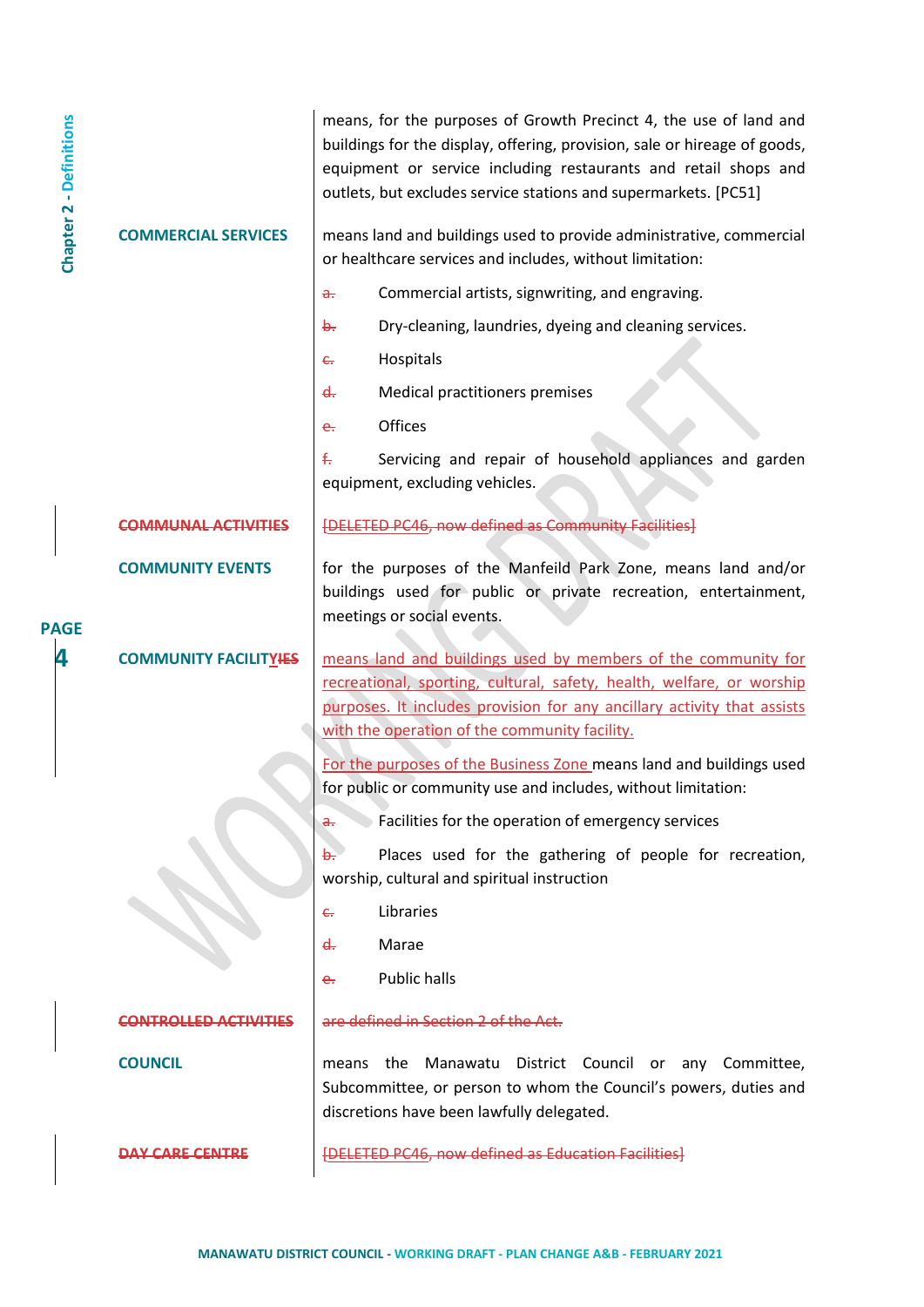#### **DEFERRED RESIDENTIAL ZONING**

**DISCRETIONARY ACTIVITIES**

is the zoning that applies to land in the Growth Precinct Structure plans in Appendix 9A, 9B and 9C as Deferred Residential Zoning Density 1 or Density 2. The existing Rural Zone or Flood Channel Zone provisions continue to apply to all subdivision and development of land zoned Deferred Residential until that zoning is uplifted in accordance with Rule B1A. When the Deferred Residential Zone is uplifted in accordance with Rule B1A, then the land becomes residentially zoned. Until such time as the Deferred Residential Zoning is uplifted, none of the subdivision rules applying to land within Growth Precinct will apply. Land will only be able to be treated as within a Growth Precinct when the Deferred Residential Zoning is uplifted. [PC45]

**DERELICT VEHICLE** means any car or other vehicle which is not currently registered and/or not currently warranted, and which for the time being is unable to be driven under its own power. [PC39]

**DIRECTIONAL SIGNS** means signs used to indicate parking areas, access and egress from a site, queuing lanes and maps.

#### are defined in Section 2 of the Act.

**DWELLING** means any building, whether permanent or temporary, that is occupied or intended to be occupied, in whole or in part, as a single residence. It includes any motor vehicle that is occupied on a permanent or long-term (6 months or longer) basis.

**EARTHWORKS** means the removal, deposit or relocation of soil that results in alteration between the existing and finished ground level. This includes but is not limited to, soil movement associated with subdivision and site works as defined in the Building Act 2004.

For the purposes of this Plan, earthworks excludes the following:

- **1.•** Work associated with the forming, (unless within the National Grid Yard or within a site of Heritage Value) upgrade or maintenance of farm tracks.
- 2.• fences and fence lines, including their post holes, unless within the National Grid Yard
- 3.• trenching and backfilling ancillary to the installation of network utilities and services (unless within a site of Heritage Value)
- 4.• the minor upgrading, replacement or maintenance of network utilities

# **PAGE**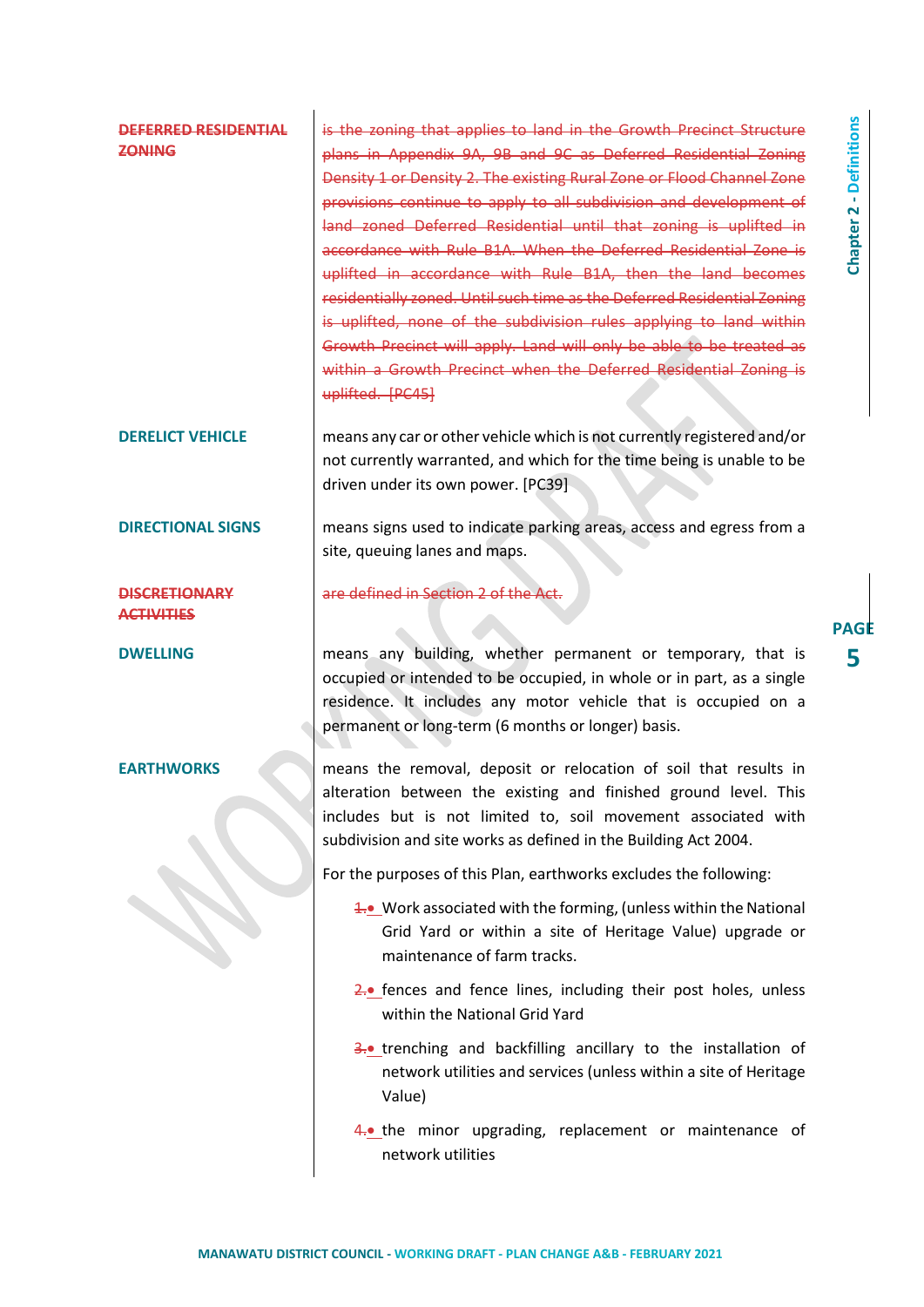|                                |                                           | $\frac{5.0}{2}$ cultivation, including harvesting and maintaining of crops                                                                                                     |
|--------------------------------|-------------------------------------------|--------------------------------------------------------------------------------------------------------------------------------------------------------------------------------|
|                                |                                           | 6. aggregate extraction, unless within the National Grid Yard<br>[PC55]                                                                                                        |
| <b>Chapter 2 - Definitions</b> | <b>EDUCATIONAL FACILITIES</b>             | means land or buildings used for teaching or training by child care<br>services, schools, or tertiary education services, including any ancillary<br>activities <sup>6</sup> . |
|                                |                                           | means land or buildings used as a kindergarten, primary, intermediate<br>or secondary school or tertiary institution and includes, without<br>limitation:                      |
|                                |                                           | Day care centres/Kohanga Reo                                                                                                                                                   |
|                                |                                           | Home-schooling of more than two children not resident on<br>the site                                                                                                           |
|                                |                                           | <b>Outdoor education centres</b><br>€.                                                                                                                                         |
|                                |                                           | <b>Sports training establishments</b>                                                                                                                                          |
|                                |                                           | £.<br>Work skills training centres                                                                                                                                             |
|                                | <b>EFFECT</b>                             | is defined in Section 3 of the Act.                                                                                                                                            |
|                                |                                           |                                                                                                                                                                                |
| <b>PAGE</b><br>6               | <b>ENTERTAINMENT</b><br><b>FACILITIES</b> | means land and buildings used for recreation and entertainment and<br>includes, without limitation:                                                                            |
|                                |                                           | <b>A.</b> Cinemas and theatres                                                                                                                                                 |
|                                |                                           | .b. Casino and electronic gaming facilities                                                                                                                                    |
|                                |                                           | <b>.</b> Function centres                                                                                                                                                      |
|                                |                                           | •d. Gymnasiums                                                                                                                                                                 |
|                                |                                           | <b>.</b> Premises licensed under the Sale of Liquor Act (19892012)                                                                                                             |
|                                |                                           | •f. Premises authorised by the Prostitution Reform Act (2003)                                                                                                                  |
|                                |                                           | •g. Restaurants, cafés and other eating places                                                                                                                                 |
|                                | <b>ENTRANCE STRIP</b>                     | means a lot, a part of a lot, or a right of way, which provides access to<br>a road for one or more sites.                                                                     |
|                                | <b>ENVIRONMENT</b>                        | is defined in Section 2 of the Act.                                                                                                                                            |

 $\begin{array}{c} \hline \end{array}$ 

<sup>6</sup> National Planning Standards Definition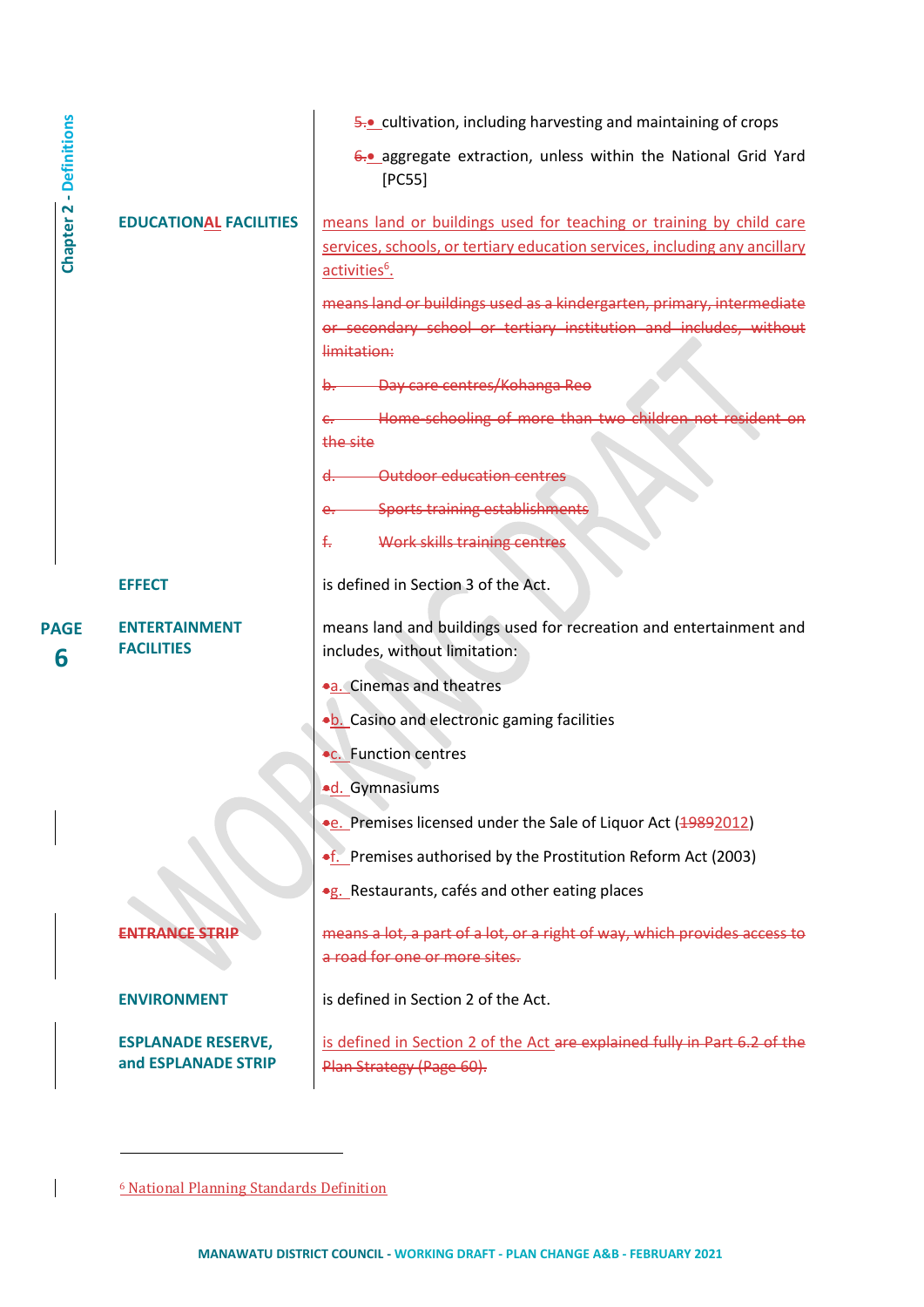| <b>ESSENTIAL</b><br><b>INFRASTRUCTURE</b>                           | means the Manawatū District Council reticulated sewage and<br>reticulated water supply systems, stormwater systems, and gas,<br>electrical<br>and<br>telecommunication<br>(including)<br>fibre)<br>power<br>networks.[PC51]                                                                                                            | <b>Chapter 2 - Definitions</b> |
|---------------------------------------------------------------------|----------------------------------------------------------------------------------------------------------------------------------------------------------------------------------------------------------------------------------------------------------------------------------------------------------------------------------------|--------------------------------|
| <b>EXTERIOR 'A' WEIGHTED</b><br><b>AIRCRAFT NOISE LEVELS</b>        | used in any assessment of aircraft noise insulation shall be calculated<br>using those 'A' weighted relative band levels as defined by Table G1<br>"Australian Standard AS 2021 - 1994 Acoustics - Aircraft noise<br>intrusion - Building Siting and Construction"                                                                     |                                |
| <b>EXTERNAL SOUND</b><br><b>INSULATION LEVEL</b><br>$(DnT,w + Ctr)$ | means the standardised level difference (outdoor to indoor) and is a<br>measure of the airborne sound insulation provided by the external<br>building envelope (including windows, walls, ceilings and floors where<br>appropriate) described using $DnT, w + Ctr$ as defined in the following<br>Standards:                           |                                |
|                                                                     | ISO 717-1:1996 Acoustics - Rating of Sound Insulation in Buildings &<br>Building Elements using spectrum No.2 (A-weighted traffic noise<br>spectrum).                                                                                                                                                                                  |                                |
|                                                                     | ISO 140-5:1998 Acoustics - Measurement Of Sound Insulation in<br>Buildings and of Building Elements - Part 5: Field Measurements Of<br>Airborne Sound Insulation of Facade Elements and Facades.                                                                                                                                       | <b>PAGE</b>                    |
|                                                                     | means a self-contained dwelling unit located on the same property<br>and in the same ownership as the main dwelling unit and used or<br>capable of being used for the accommodation of non-paying guests or<br>family members who are dependent upon the occupiers of the main<br>dwelling unit. [PC40]                                | 7                              |
| <b>FARM BUILDINGS</b>                                               | means buildings used in connection with farming practices on the land<br>concerned, such as hay barns, farm implement sheds, and<br>greenhouses. It does not include buildings used for accommodation,<br>milking sheds, pens housing animals, boarding, breeding and training<br>kennels [PC64], or for intensive farming activities. |                                |
| FARMING                                                             | means a land based activity, having as its main purpose the production<br>of any livestock or vegetative matter except as excluded below.<br>Farming includes:                                                                                                                                                                         |                                |
|                                                                     | Grazing, cropping and the cultivation of land necessary and<br>а.<br>appropriate to normal agricultural and horticultural activity.                                                                                                                                                                                                    |                                |
|                                                                     | Keeping farm working dogs and puppies.<br>b.                                                                                                                                                                                                                                                                                           |                                |
|                                                                     | Keeping, raising or breeding pigs where the productive processes<br>c.<br>are not carried out within buildings, or not within closely fenced                                                                                                                                                                                           |                                |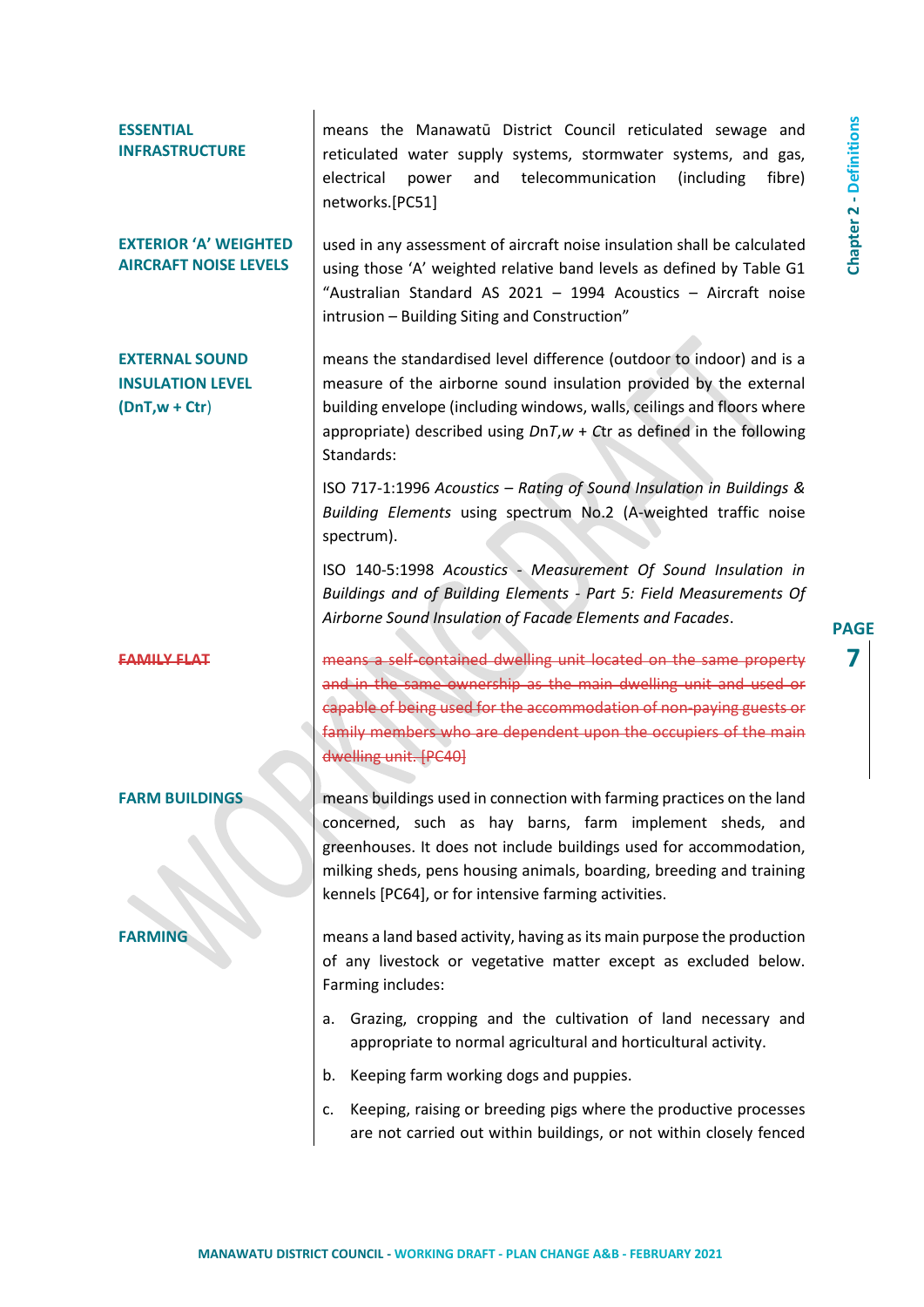| <b>Chapter 2 - Definitions</b> |                                                    | outdoor runs where the stocking density precludes the<br>maintenance of pasture or ground cover.                                                                                                                                                                     |
|--------------------------------|----------------------------------------------------|----------------------------------------------------------------------------------------------------------------------------------------------------------------------------------------------------------------------------------------------------------------------|
|                                |                                                    | Farming does not include:                                                                                                                                                                                                                                            |
|                                |                                                    | Intensive indoor primary production farming.<br>a.                                                                                                                                                                                                                   |
|                                |                                                    | Pig Farming.<br>b.                                                                                                                                                                                                                                                   |
|                                |                                                    | Planting, tending and harvesting forests, woodlots, specialised<br>c.<br>tree crops or shelter belts.                                                                                                                                                                |
|                                |                                                    | Boarding, breeding and training kennels [PC64] or catteries.<br>d.                                                                                                                                                                                                   |
|                                |                                                    | The processing of farm produce beyond cutting, cleaning, grading,<br>e.<br>chilling, freezing, packaging and storing produce grown on the<br>farming unit.                                                                                                           |
|                                |                                                    | NB - processing produce beyond that permitted as "farming" may<br>come within the definition of "Rural Industry".                                                                                                                                                    |
|                                | <b>FARMING AND</b><br><b>AGRICULTURAL SUPPLIER</b> | For the purpose of the Special Development Zone, means a business<br>primarily engaged in selling goods for consumption or use in the<br>business operations of primary producers or animal husbandry and<br>without limiting the generality of this term, includes: |
| <b>PAGE</b>                    |                                                    | a. Equestrian and veterinary suppliers;                                                                                                                                                                                                                              |
| 8                              |                                                    | <b>b.</b> Farming and horticultural equipment suppliers;                                                                                                                                                                                                             |
|                                |                                                    | e. Seed and grain merchants; and                                                                                                                                                                                                                                     |
|                                |                                                    | d. Stock and station outlets.                                                                                                                                                                                                                                        |
|                                | <b>FUNERAL PARLOUR</b>                             | means land and buildings used for the purpose of directing or<br>conducting funerals and includes, without limitation:                                                                                                                                               |
|                                |                                                    | Mortuary facilities<br>a.                                                                                                                                                                                                                                            |
|                                |                                                    | b. A place for holding funeral services                                                                                                                                                                                                                              |
|                                | <b>GARDEN CENTRES</b>                              | [DELETED PC46, now defined as Retail Sales]                                                                                                                                                                                                                          |
|                                | <b>GREENFIELDS</b>                                 | means land in the Residential zone or areas within the growth precinct<br>structure plans in Appendix 9A-9C that has not previously been<br>subdivided for urban purposes.[PC45]                                                                                     |
|                                | <b>GROSS FLOOR AREA</b>                            | means the combined total area of all internal floor space of all<br>buildings on a site and includes, without limitation:                                                                                                                                            |
|                                |                                                    | Basement space.<br>a.                                                                                                                                                                                                                                                |
|                                |                                                    | Elevator shafts and stairwells.<br>b.                                                                                                                                                                                                                                |
|                                |                                                    | Floor space in interior balconies and mezzanines.<br>c.                                                                                                                                                                                                              |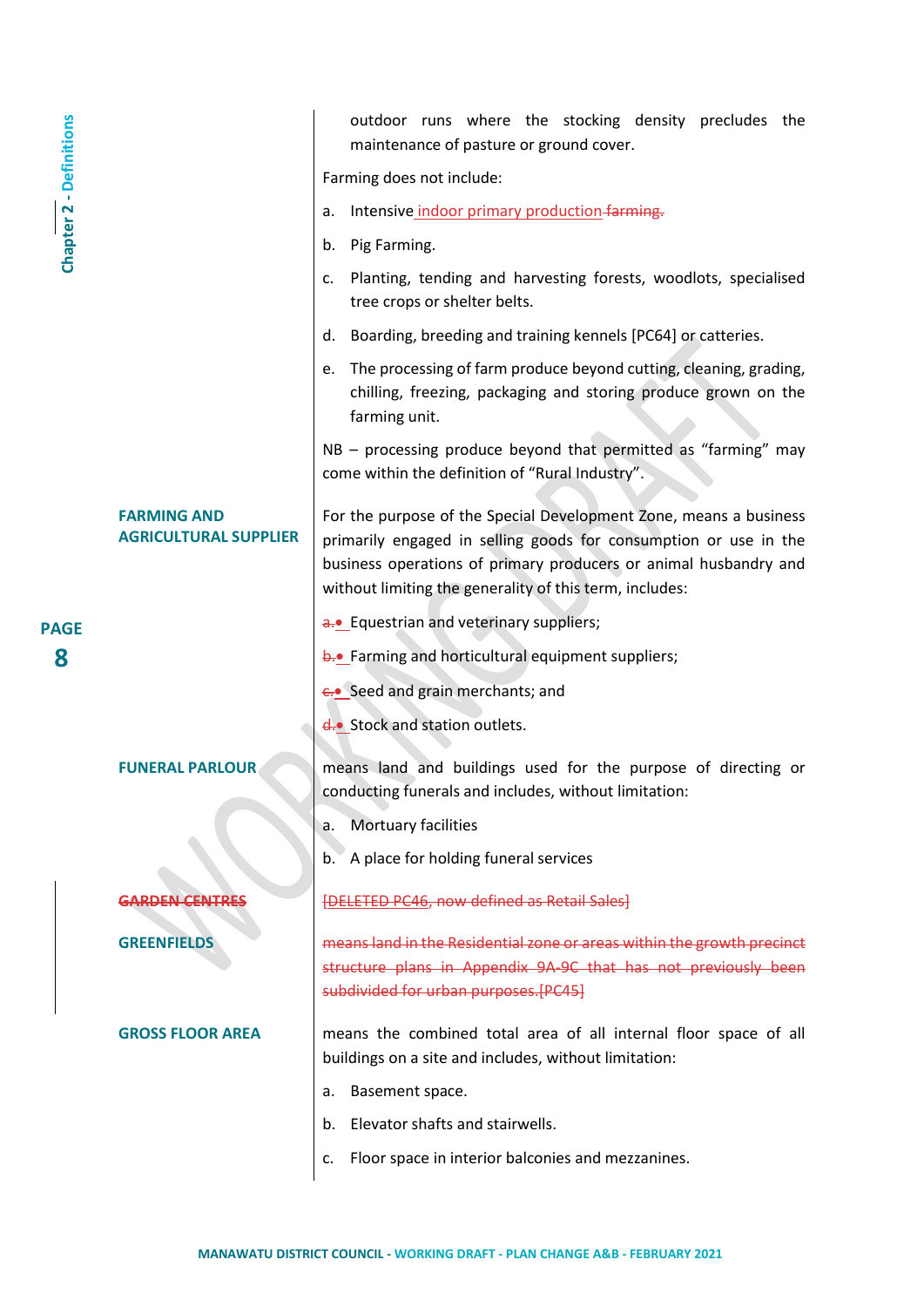| <b>GROUND LEVEL</b>      | <b>Chapter 2 - Definitions</b><br>means:<br>the actual finished surface level of the ground after the most<br>a)<br>recent subdivision that created at least one additional<br>allotment was completed (when the record of title is created);<br>b) if the ground level cannot be identified under paragraph (a),<br>the existing surface level of the ground;<br>c) if, in any case under paragraph (a) or (b), a retaining wall or<br>retaining structure is located on the boundary, the level on the<br>exterior surface of the retaining wall or retaining structure<br>where it intersects the boundary. <sup>7</sup> |
|--------------------------|-----------------------------------------------------------------------------------------------------------------------------------------------------------------------------------------------------------------------------------------------------------------------------------------------------------------------------------------------------------------------------------------------------------------------------------------------------------------------------------------------------------------------------------------------------------------------------------------------------------------------------|
| <b>GROWTH PRECINCT</b>   | means the area identified in the Structure Plan Growth Precinct 1-3 in<br>Appendix 9A-9C. [PC45]                                                                                                                                                                                                                                                                                                                                                                                                                                                                                                                            |
| <b>GROWTH PRECINCT 4</b> | means the area of Feilding as shown in the Precinct 4 Structure Plan<br>Map in Appendix 8.1. [PC51]                                                                                                                                                                                                                                                                                                                                                                                                                                                                                                                         |
| <b>HABITABLE ROOM</b>    | means any room used for the purposes of teaching or used as a living<br>room, dining room, sitting room, bedroom, office or other room<br>specified in the Plan to be a similarly occupied room. <sup>8</sup><br><b>PAGE</b><br>A space used for activities normally associated with domestic living,<br>but excludes any bathroom, laundry, toilet, pantry, walk-in wardrobe,<br>9<br>corridor, hallway, lobby, clothes airing room or other space of a<br>specialised nature occupied neither frequently nor for extended<br>periods.                                                                                     |
| <u>DNMADE CUAD</u>       | <b>{DELETED PC46, now defined as Retail Sales}</b>                                                                                                                                                                                                                                                                                                                                                                                                                                                                                                                                                                          |
| <b>HEIGHT</b>            | means the vertical distance between a specified reference point and<br>the highest part of any feature, structure or building above that point. <sup>9</sup><br>in relation to any building, means the vertical distance between the<br>ground level at any point and the highest part of the building<br>immediately above that point.<br>Height measurements specifically exclude:<br>a. Antennas<br><b>Chimneys</b><br><b>Flagpoles</b>                                                                                                                                                                                  |

<sup>7</sup> National Planning Standard

<sup>8</sup> National Planning Standards

**<sup>9</sup> National Planning Standards**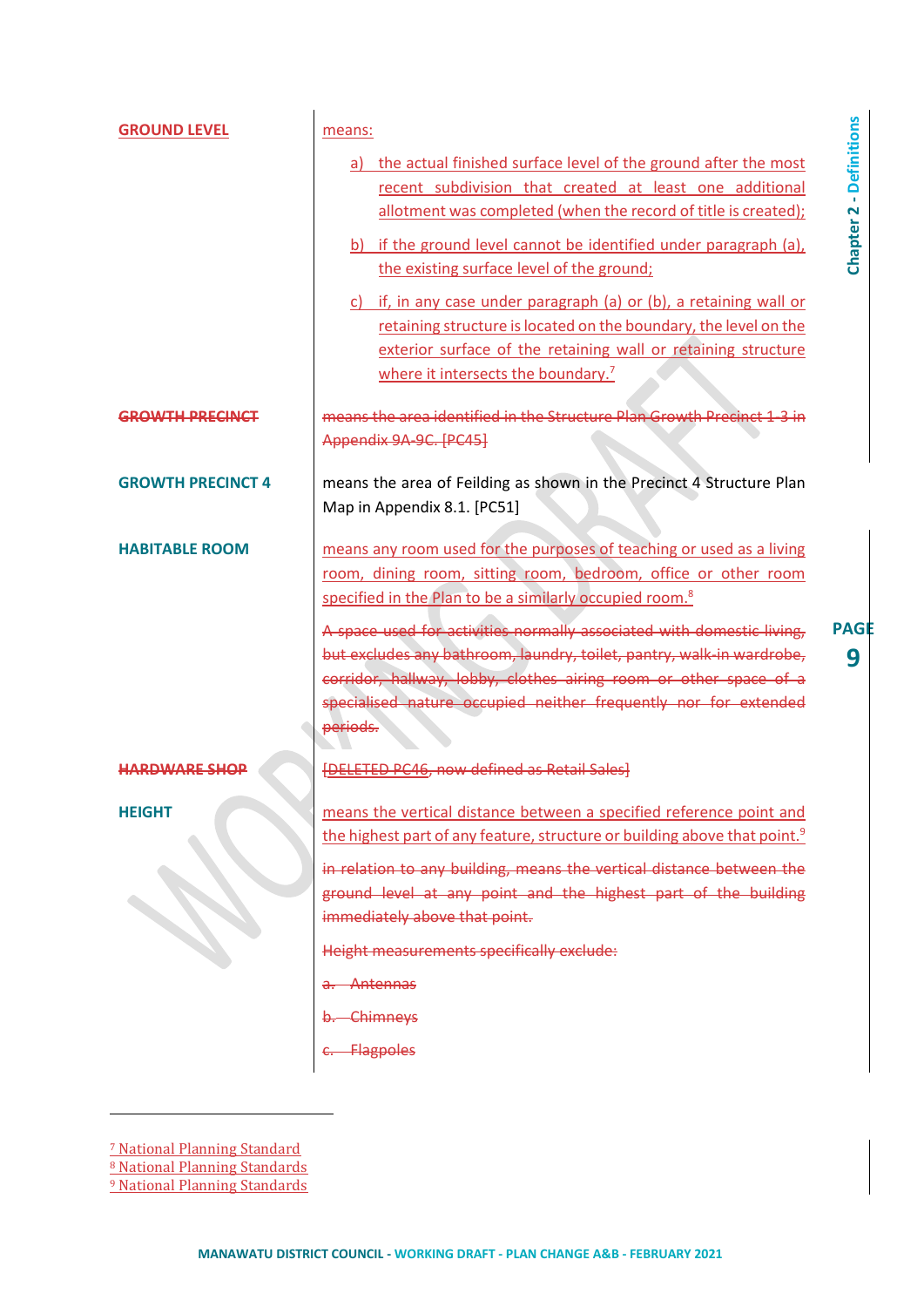|    |                                |                                                 | d.a. Lightning rods                                                                                                                                                                                                                                                                                                                           |
|----|--------------------------------|-------------------------------------------------|-----------------------------------------------------------------------------------------------------------------------------------------------------------------------------------------------------------------------------------------------------------------------------------------------------------------------------------------------|
|    | <b>Chapter 2 - Definitions</b> | <b>HEIGHT IN RELATION TO</b><br><b>BOUNDARY</b> | means the height of a structure, building or feature, relative to its<br>distance from either the boundary of:                                                                                                                                                                                                                                |
|    |                                |                                                 | (a) a site; or                                                                                                                                                                                                                                                                                                                                |
|    |                                |                                                 | (b) another specified reference point. <sup>10</sup>                                                                                                                                                                                                                                                                                          |
|    |                                | <del>HIGH IMPACT</del><br><b>INDUSTRIES</b>     | [DELETED PC46, now defined as Industry]                                                                                                                                                                                                                                                                                                       |
|    |                                | <b>HOME OCCUPATION</b><br><b>BUSINESS</b>       | means a commercial activity that is: (a) undertaken or operated by at<br>least one resident of the site; and (b) incidental to the use of the site<br>for a residential activity. <sup>11</sup><br>means an occupation, craft, profession or service carried out in a<br>dwelling unit or an associated accessory building, by an occupant of |
|    |                                |                                                 | that dwelling that meets all of the following                                                                                                                                                                                                                                                                                                 |
|    |                                |                                                 | Is incidental and secondary to the residential use of the property<br>a.                                                                                                                                                                                                                                                                      |
|    | <b>PAGE</b>                    |                                                 | Is undertaken or operated by a member(s) of the household<br>b.<br>residing on the property where the home occupation occurs and<br>can include up to a maximum of two (2) other persons who do not<br>reside on the property                                                                                                                 |
| 10 |                                |                                                 | Involves no exterior storage, display or other indication of the<br>c.<br>home occupation (other than advertising sign permitted by this<br>Plan)                                                                                                                                                                                             |
|    |                                |                                                 | Involves no visits, delivery or collection of goods, materials or<br>d.<br>wastes outside the hours of 7am to 8pm                                                                                                                                                                                                                             |
|    |                                |                                                 | e. Does not result in significant adverse effects including noise,<br>odour, traffic movements                                                                                                                                                                                                                                                |
|    |                                |                                                 | The following activities are specifically excluded from home<br>occupation:                                                                                                                                                                                                                                                                   |
|    |                                |                                                 | any industry<br>f.                                                                                                                                                                                                                                                                                                                            |
|    |                                |                                                 | any light industry<br>g.                                                                                                                                                                                                                                                                                                                      |
|    |                                |                                                 | catteries and boarding, breeding and training kennels [PC64]<br>h.                                                                                                                                                                                                                                                                            |
|    |                                |                                                 | motor vehicle sales and servicing<br>i.                                                                                                                                                                                                                                                                                                       |
|    |                                |                                                 | waste/recycling collection and storage.<br>j.                                                                                                                                                                                                                                                                                                 |
|    |                                |                                                 |                                                                                                                                                                                                                                                                                                                                               |

<sup>10</sup> National Planning Standards 11 National Planning Standards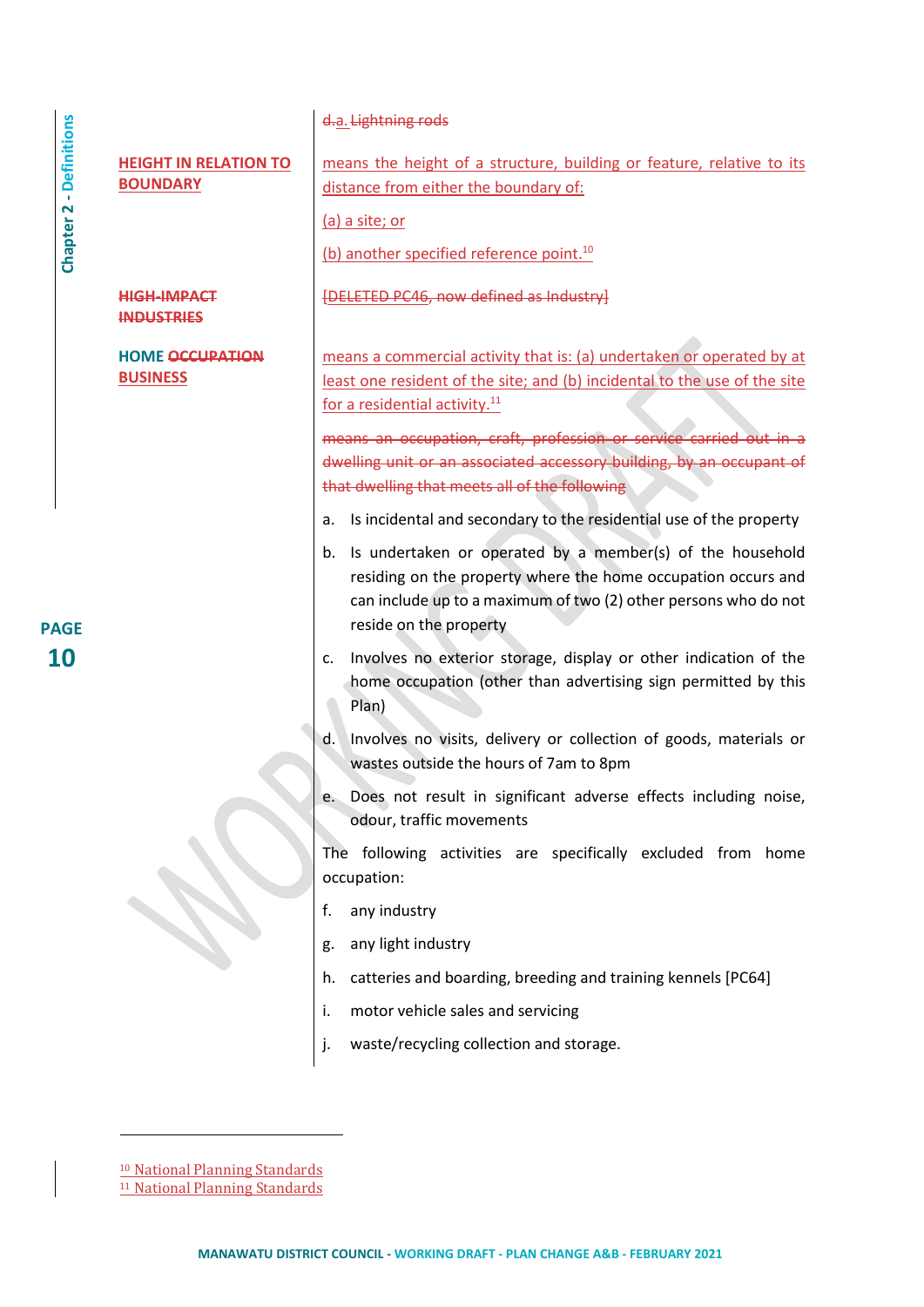| <b>HOME OCCUPATION</b>                   | <b>Chapter 2 - Definitions</b><br>means, within Growth Precinct 4, an occupation, business, trade, craft<br>or profession performed entirely within a dwelling or accessory<br>building by a member of the household residing permanently on the<br>property which occupation, business, trade, craft or profession is a<br>secondary and lesser use of the property after the primary residential<br>activities. Home occupation does not include any activity involving<br>panel beating, spray painting, motor vehicle repair, heavy trade<br>vehicles, manufacturing, industrial, light industrial, or the boarding,<br>breeding or training of dogs, and catteries. [PC51] |
|------------------------------------------|---------------------------------------------------------------------------------------------------------------------------------------------------------------------------------------------------------------------------------------------------------------------------------------------------------------------------------------------------------------------------------------------------------------------------------------------------------------------------------------------------------------------------------------------------------------------------------------------------------------------------------------------------------------------------------|
| HOMES FOR THE AGED                       | [DELETED PC46, now defined as Assisted Living Accommodation]                                                                                                                                                                                                                                                                                                                                                                                                                                                                                                                                                                                                                    |
| <b>HOUSING FOR THE</b><br><b>ELDERLY</b> | [DELETED PC46, now defined as Assisted Living Accommodation]                                                                                                                                                                                                                                                                                                                                                                                                                                                                                                                                                                                                                    |
| <b>INDIGENOUS FOREST</b>                 | includes any area of vegetation which has an actual or emerging<br>dominance of naturally-occurring indigenous tree species which attain<br>a diameter at breast height of at least 30 centimetres.                                                                                                                                                                                                                                                                                                                                                                                                                                                                             |
| <b>INDIGENOUS</b><br><b>VEGETATION</b>   | means any naturally occurring association of indigenous plant species,<br>and includes indigenous forest.                                                                                                                                                                                                                                                                                                                                                                                                                                                                                                                                                                       |
| <b>INDUSTRY</b>                          | means the use of land or buildings for the purpose of manufacturing,<br><b>PAGE</b><br>fabricating, processing, repair, packaging, storage, collection,<br>11<br>distribution including the wholesale or retail sale of goods<br>manufactured or processed onsite and includes, without limitation:                                                                                                                                                                                                                                                                                                                                                                             |
|                                          | Animal and animal-product processing<br>а.                                                                                                                                                                                                                                                                                                                                                                                                                                                                                                                                                                                                                                      |
|                                          | Abrasive blasting<br>b.                                                                                                                                                                                                                                                                                                                                                                                                                                                                                                                                                                                                                                                         |
|                                          | Cool stores and pack houses                                                                                                                                                                                                                                                                                                                                                                                                                                                                                                                                                                                                                                                     |
|                                          | <b>Engineering works</b><br>d.                                                                                                                                                                                                                                                                                                                                                                                                                                                                                                                                                                                                                                                  |
|                                          | Fibre-glassing<br>e.                                                                                                                                                                                                                                                                                                                                                                                                                                                                                                                                                                                                                                                            |
|                                          | f.<br>Firewood processing and storage                                                                                                                                                                                                                                                                                                                                                                                                                                                                                                                                                                                                                                           |
|                                          | Grain drying and processing<br>g.                                                                                                                                                                                                                                                                                                                                                                                                                                                                                                                                                                                                                                               |
|                                          | Landscaping storage and supplies<br>h.                                                                                                                                                                                                                                                                                                                                                                                                                                                                                                                                                                                                                                          |
|                                          | Panel beating and spray painting<br>i.                                                                                                                                                                                                                                                                                                                                                                                                                                                                                                                                                                                                                                          |
|                                          | Timber processing and treatment<br>j.                                                                                                                                                                                                                                                                                                                                                                                                                                                                                                                                                                                                                                           |
|                                          | Transport depots<br>k.                                                                                                                                                                                                                                                                                                                                                                                                                                                                                                                                                                                                                                                          |
|                                          | Vehicle wrecking and scrap yards<br>Ι.                                                                                                                                                                                                                                                                                                                                                                                                                                                                                                                                                                                                                                          |
|                                          | m. Waste material collection, processing and disposal including<br>refuse transfer stations and recycling depot/resource recovery                                                                                                                                                                                                                                                                                                                                                                                                                                                                                                                                               |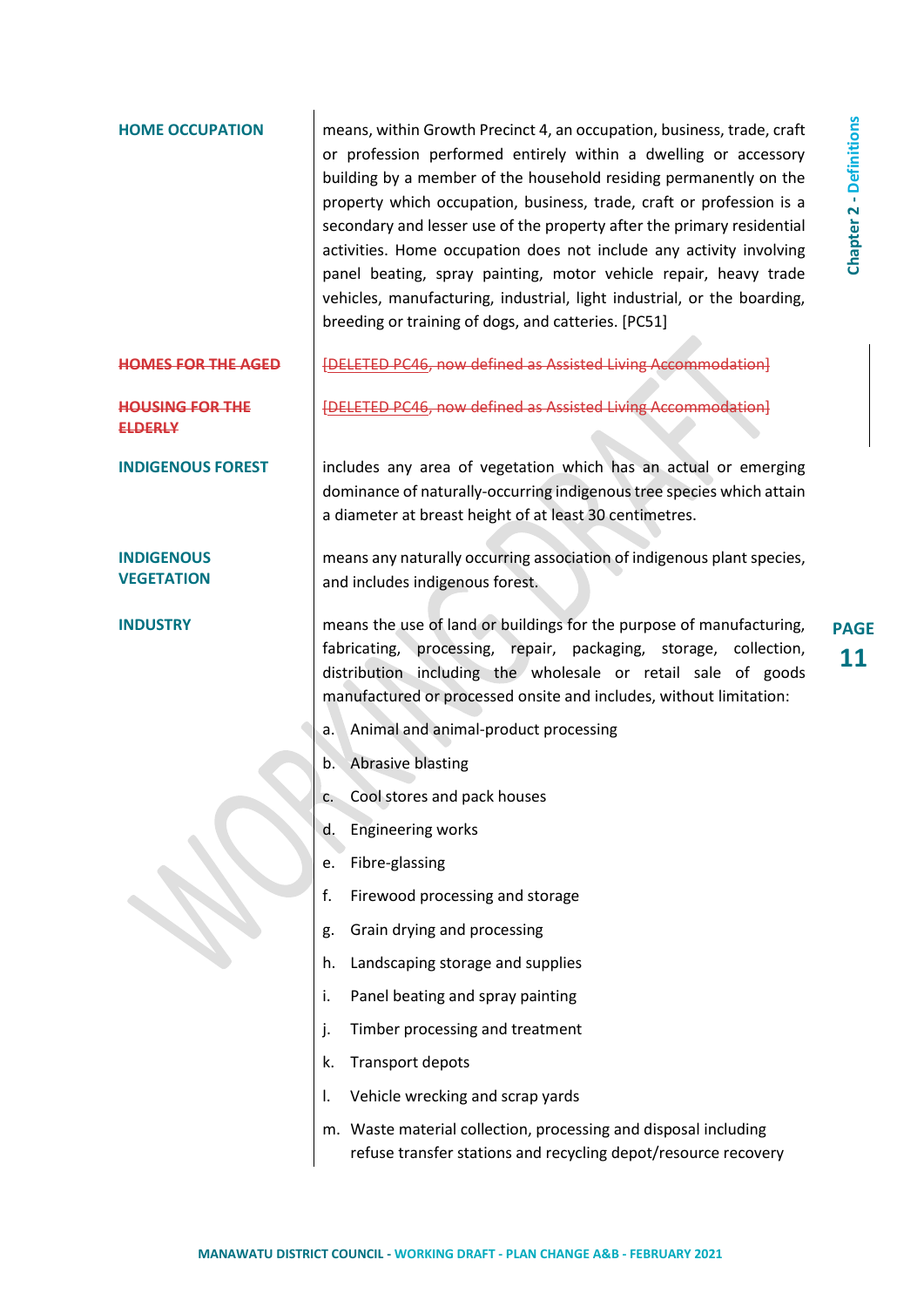|                                |                                                                                           | centre activities (excluding the day-to-day removal of refuse, by<br>Council or an authorised contracting agency) [PC52]                                                                                                                                                                                                                                                                                                             |
|--------------------------------|-------------------------------------------------------------------------------------------|--------------------------------------------------------------------------------------------------------------------------------------------------------------------------------------------------------------------------------------------------------------------------------------------------------------------------------------------------------------------------------------------------------------------------------------|
| <b>Chapter 2 - Definitions</b> | <b>INEILL</b>                                                                             | means the subdivision of land previously subdivided for urban<br>purposes.                                                                                                                                                                                                                                                                                                                                                           |
|                                | <b>INFRASTRUCTURE OF</b><br><b>REGIONAL AND</b><br><b>NATIONAL IMPORTANCE</b>             | in relation to network utilities, has the same meaning as the<br>infrastructure of regional and national importance listed in Policy 3-1<br>of the Manawatū-Wanganui Regional Council One Plan. [PC55]                                                                                                                                                                                                                               |
|                                | <b>INTENSIVE</b><br><b>FARMINGINTENSIVE</b><br><b>INDOOR PRIMARY</b><br><b>PRODUCTION</b> | means primary production activities that principally occur within<br>buildings and involve growing fungi, or keeping or rearing livestock<br>(excluding calf-rearing for a specified time period) or poultry. <sup>12</sup>                                                                                                                                                                                                          |
|                                |                                                                                           | means the breeding or rearing of animals (including birds) where the<br>productive processes are carried out year-round within buildings, or<br>within closely fenced outdoor runs where the stocking density<br>precludes the maintenance of pasture or ground cover. Intensive<br>farming includes mushroom farming but does not include catteries,<br>pig farming, boarding, breeding and training kennels [PC64] or<br>aviaries. |
| <b>PAGE</b><br>12              | <b>KENNELS</b>                                                                            | [DELETED PC64, now defined as Boarding, Breeding and Training<br>Kennels]                                                                                                                                                                                                                                                                                                                                                            |
|                                | <b>LANDFILL</b>                                                                           | means an area used for, or previously used for, the disposal of solid<br>waste. It excludes cleanfill areas. <sup>13</sup>                                                                                                                                                                                                                                                                                                           |
|                                |                                                                                           | means a site used for disposal of solid waste onto land, and includes<br>all ancillary activities associated with the operation of a landfill.                                                                                                                                                                                                                                                                                       |
|                                | <b>LANDSCAPE STRIP</b>                                                                    | means in relation to the Industrial Zone, a strip of land to be planted<br>in accordance with Appendix 16.1 to improve visual amenity of the<br>surrounding area rather than to screen activities on the subject site<br>from view beyond the site. [PC52]                                                                                                                                                                           |
|                                | <b>LARGE FORMAT RETAIL</b>                                                                | means retail activity with a gross floor area of greater than 2000m <sup>2</sup> .                                                                                                                                                                                                                                                                                                                                                   |
|                                | <b>LATERAL SPREAD</b><br><b>OVERLAY</b>                                                   | means an area identified on the District Planning Maps, for which<br>planning controls are applied to ensure foundations for new<br>development can tolerate deflections imposed by liquefaction-<br>induced ground subsidence. Sites within the Overlay were identified<br>in the Feilding Liquefaction Study, 2013, as being moderately                                                                                            |

<sup>12</sup> National Planning Standards

<sup>13</sup> National Planning standards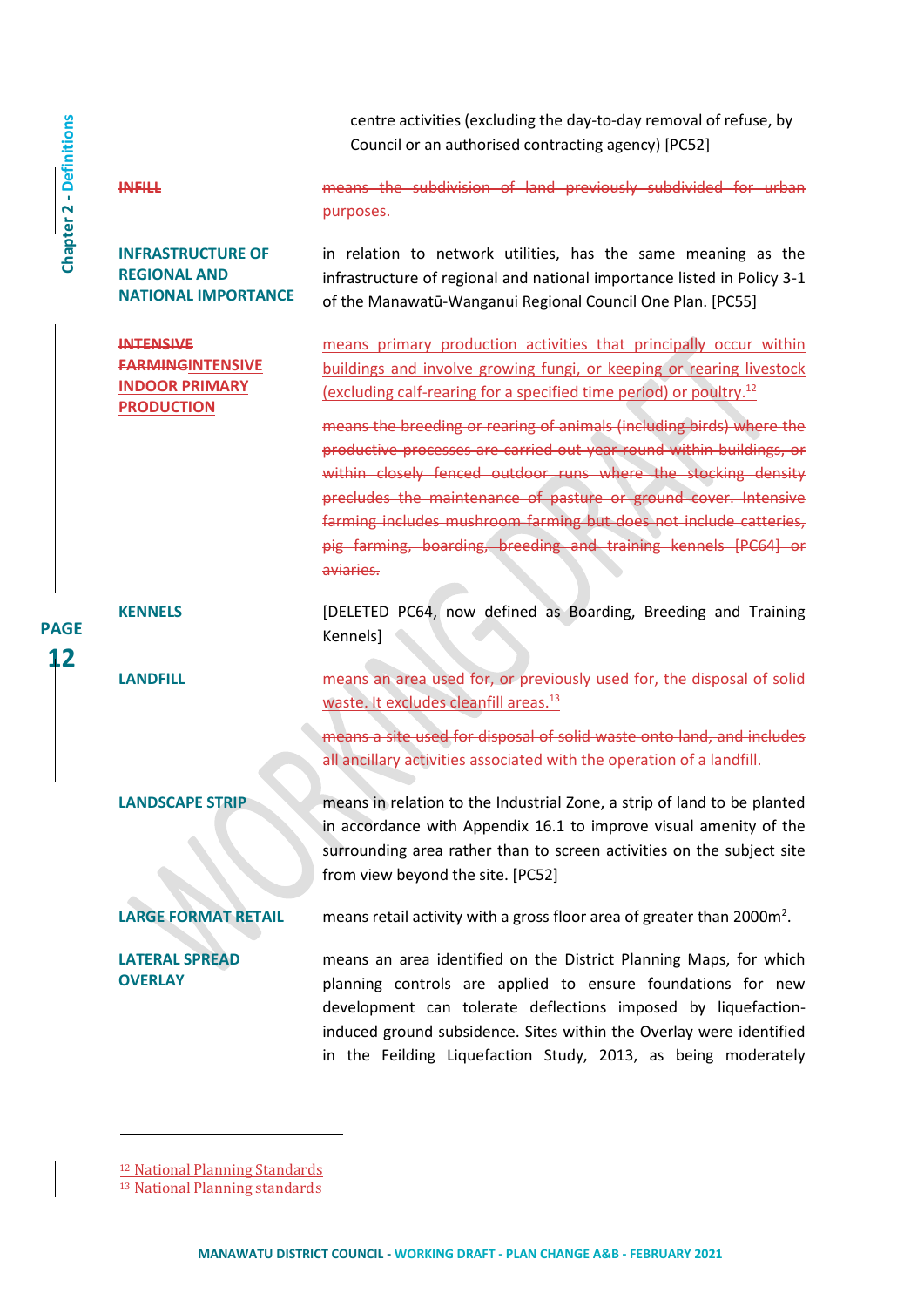|                                               | susceptible to liquefaction. The risks of liquefaction identified in that<br>report do not preclude development. [PC52]                                                                                                                                                                                                                                                                       |                                |
|-----------------------------------------------|-----------------------------------------------------------------------------------------------------------------------------------------------------------------------------------------------------------------------------------------------------------------------------------------------------------------------------------------------------------------------------------------------|--------------------------------|
| <b>LEGAL COVENANT</b>                         | means a covenant with Council under the Reserves Act 1977, an Open<br>Space covenant with the QEII National Trust, or a covenant with the<br>Department of Conservation under the Conservation Act 1987.                                                                                                                                                                                      | <b>Chapter 2 - Definitions</b> |
| <b>LIGHT INDUSTRY</b>                         | means the use of land or buildings for small-scale local industries<br>including, without limitation:                                                                                                                                                                                                                                                                                         |                                |
|                                               | Cabinet making, furniture manufacture and restoration and<br>а.<br>upholstering                                                                                                                                                                                                                                                                                                               |                                |
|                                               | b. Depots for trades people such as painters, plumbers, builders,<br>glaziers or electricians                                                                                                                                                                                                                                                                                                 |                                |
|                                               | Hire of vehicles and general equipment<br>c.                                                                                                                                                                                                                                                                                                                                                  |                                |
|                                               | Printing and packaging<br>d.                                                                                                                                                                                                                                                                                                                                                                  |                                |
|                                               | Relocated building storage and repair yards<br>e.                                                                                                                                                                                                                                                                                                                                             |                                |
|                                               | Storage and warehousing.<br>f.                                                                                                                                                                                                                                                                                                                                                                |                                |
| <b>LIVING COURT</b>                           | means a landscaped and planted area which is required by this Plan to<br>be unoccupied and unobstructed from the ground upwards, and which<br>is adjacent to the main living area of the dwelling unit.                                                                                                                                                                                       | <b>PAGE</b>                    |
|                                               | Structures which will enhance the use and enjoyment of the court and<br>special modifications to houses to suit the needs of those with<br>disabilities (e.g. ramps) will be permitted.                                                                                                                                                                                                       | 13                             |
| <b>LOCAL ROAD</b>                             | means roads that provide access and connectivity within a local area.<br>Local roads in urban areas typically carry up to 3,000 vehicles per day,<br>have low vehicle speeds, have two lanes and provide for on-street<br>parking, property access and pedestrian needs. Local roads in rural<br>areas typically carry less than 1,000 vehicles per day. [PC55]                               |                                |
| <b>LUNCHBARS AND DAIRIES</b>                  | for the purposes of the Industrial Zone, means any food outlet which<br>is intended to provide for the day to day needs of workers in the<br>surrounding Industrial Zone. Such facilities may be retail activities,<br>secondary to the principal use of the site for industrial activities, or<br>exist in their own right but must not exceed 100m <sup>2</sup> gross floor area.<br>[PC55] |                                |
| <u>AIN LIVING APE</u>                         | means either a living room, dining room or rumpus room.                                                                                                                                                                                                                                                                                                                                       |                                |
| <b>MAINTENANCE AND</b><br><b>MINOR REPAIR</b> | in relation to significant historic built heritage, means the repair of<br>materials by patching, piecing in, splicing and consolidating existing<br>materials. It includes replacement of minor components such as                                                                                                                                                                           |                                |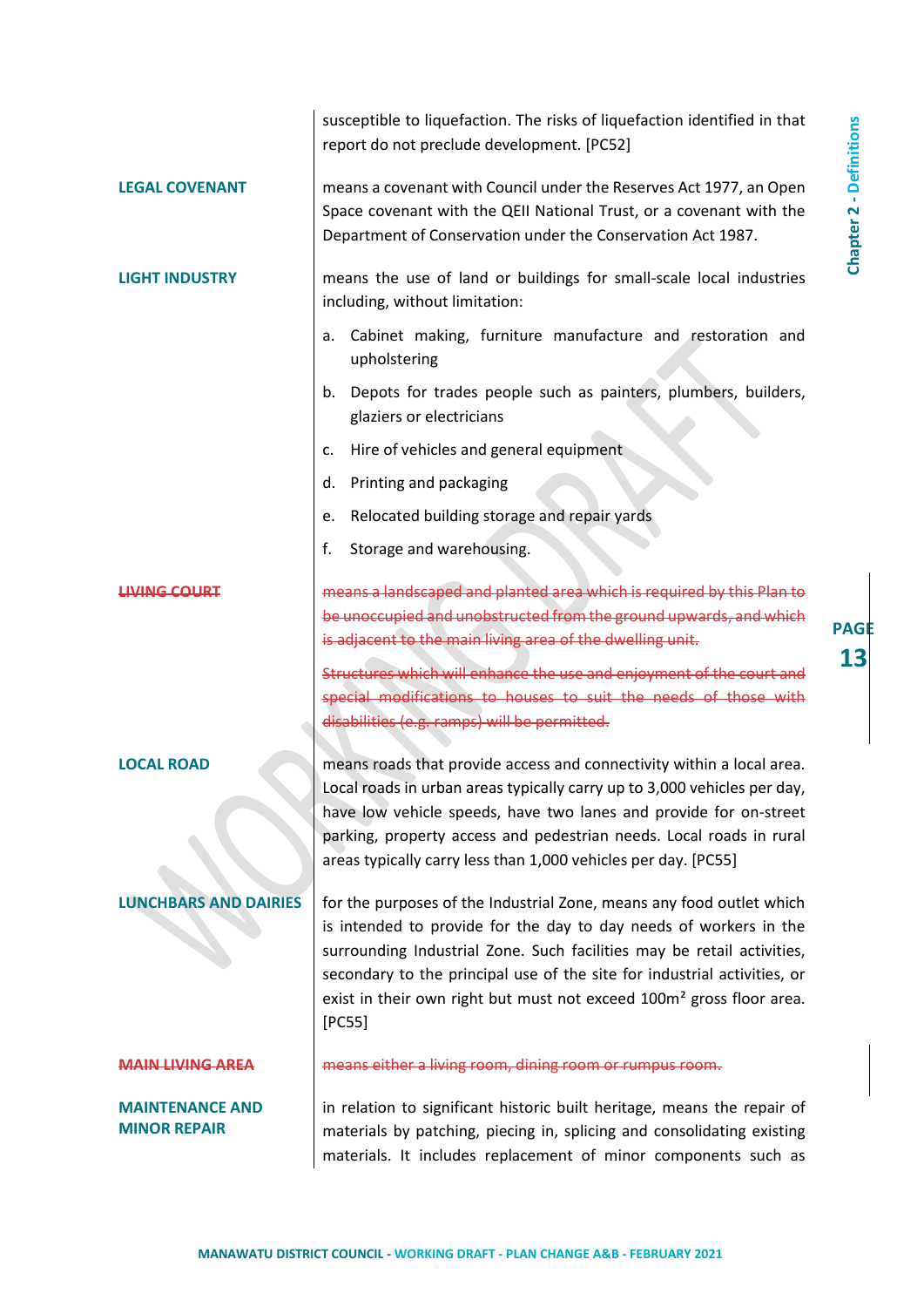| <b>MAJOR ARTERIAL ROAD</b> | individual bricks, cut-stone, timber sections, tiles and slates where<br>these have been damaged beyond reasonable repair or are missing.<br>Original replacement material should be sourced where possible<br>otherwise, the replacement must be of the same or similar material,<br>colour, texture, form and design as the original it replaces. The number<br>of components replaced must be substantially less than existing.<br>means roads of strategic importance to the Region. They provide                                                                                                                                                                                                                      |
|----------------------------|----------------------------------------------------------------------------------------------------------------------------------------------------------------------------------------------------------------------------------------------------------------------------------------------------------------------------------------------------------------------------------------------------------------------------------------------------------------------------------------------------------------------------------------------------------------------------------------------------------------------------------------------------------------------------------------------------------------------------|
|                            | interconnections between areas within the District and distribute<br>traffic from major intercity links. Access is generally at grade but may<br>be limited. Urban traffic volumes are typically greater than 20,000<br>vehicles per day and rural 5,000 vehicles per day with a significant<br>number of heavy vehicles. Typical urban operating speeds are 50 to<br>70km/h and rural 80 to 100km/h. Major Arterial Routes are State<br>Highways 54, 56, Milson Line, Saddle Road and Camerons Line. Refer<br>to Appendix 3B.1 for those roads that are identified in the District as<br>being a Major Arterial Road. [PC55]                                                                                              |
| <b>MAORI LAND</b>          | has the meaning set out in the Te Ture Whenua Act 1993.                                                                                                                                                                                                                                                                                                                                                                                                                                                                                                                                                                                                                                                                    |
| <b>MAST</b>                | means any pole, tower, or similar structure designed to carry antennas<br>to facilitate radiocommunication and/or telecommunication. It<br>excludes equipment attached to any mast to conduct lightning.                                                                                                                                                                                                                                                                                                                                                                                                                                                                                                                   |
| <b>MILITARY EXERCISES</b>  | for the purposes of the Manfeild Park Zone, means military training<br>activities which are temporary in nature and are restricted to<br>orienteering exercises, communications training, tactical exercises,<br>escape and evasion exercises which are undertaken by the New<br>Zealand Defence Forces provided that these activities do not involve<br>the discharge of explosives, guns or other weapons or the use of<br>explosive simulators.                                                                                                                                                                                                                                                                         |
| <b>MILKING SHEE</b>        | means buildings used in the process of collecting milk from animals.                                                                                                                                                                                                                                                                                                                                                                                                                                                                                                                                                                                                                                                       |
| <b>MINOR ARTERIAL ROAD</b> | means roads that provide access between Collector and Major Arterial<br>Roads. These roads have a dominant through vehicular movement and<br>carry the major public transport routes. Access to property may be<br>restricted and rear servicing facilities may be required. Urban traffic<br>volumes are typically 8,000 to 20,000 vehicles per day and rural from<br>1,000 to 5,000 vehicles per day with a higher proportion of heave<br>vehicles. Typical urban operating speeds are 40 to 60km/h and rural<br>80 to 100 km/h. Minor arterial roads include Rongotea-Longburn Road<br>to the north of Kairanga-Bunnythorpe Road, Green Road, and the<br>Cheltenham-Managaweka routes. Refer to Appendix 3B.1 for those |
|                            |                                                                                                                                                                                                                                                                                                                                                                                                                                                                                                                                                                                                                                                                                                                            |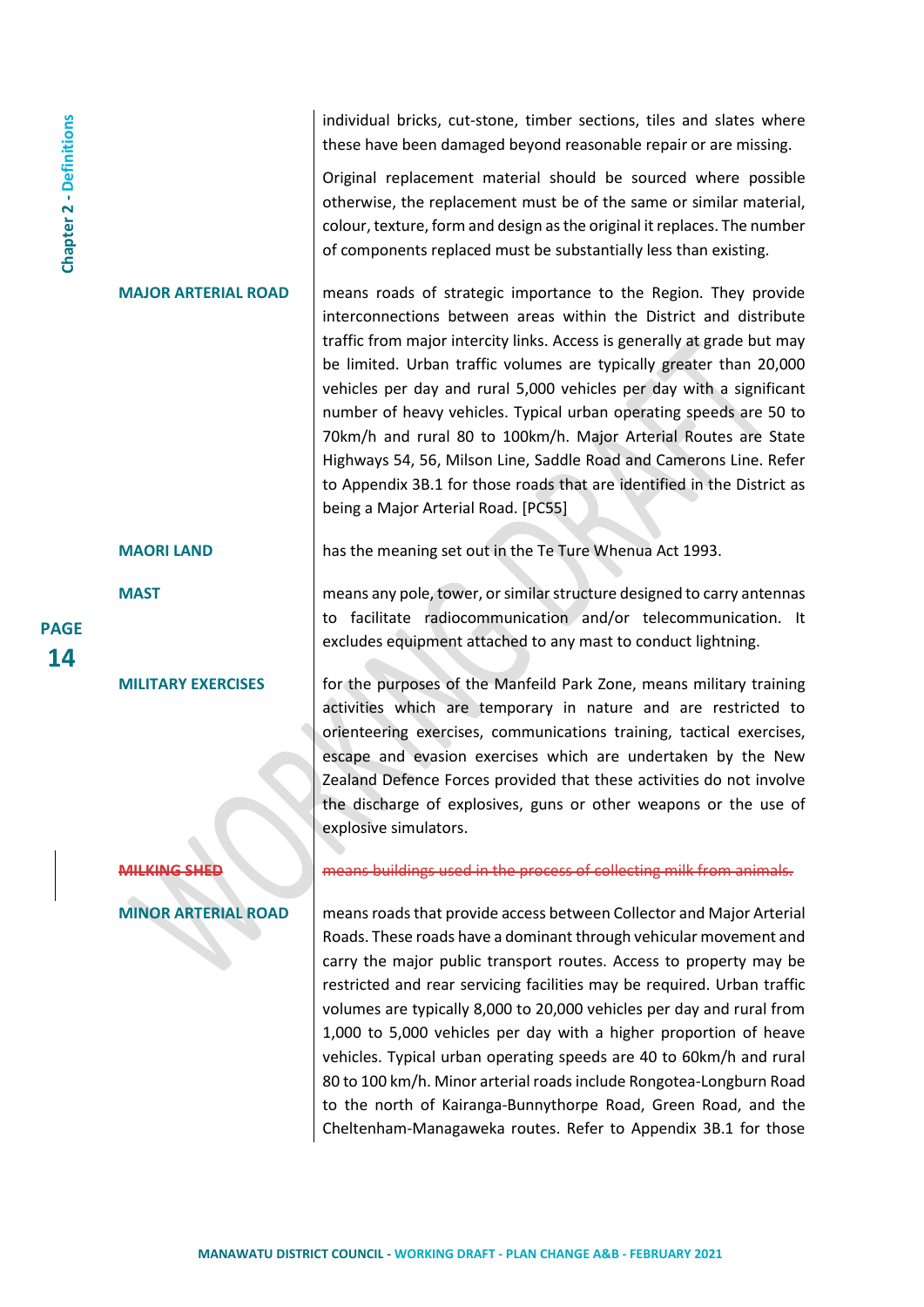roads that are identified in the District as being a Minor Arterial Road. [PC55] **MINOR RESIDENTIAL UNIT<sup>14</sup>** means a self-contained residential unit that is ancillary to the principal residential unit, and is held in common ownership with the principal residential unit on the same site **MINOR UPGRADING** in relation to network utilities means increasing the carrying capacity or efficiency of an existing utility while the effects of that utility remain the same or similar in character, intensity and scale. Minor upgrading shall not include an increase in the voltage of an electricity line unless the line was originally constructed to operate at the higher voltage but has been operating at a reduced voltage. Examples of minor upgrading may include: a. Adding circuits and conductors to electricity and telecommunication lines. b. Reconductoring lines with higher capacity conductors. c. Resagging conductors. d. Bonding of conductors e. Adding longer or more efficient insulators. f. Adding earthwires to electricity lines, which may contain telecommunication lines, earthpeaks and lightning rods. g. Adding electrical or telecommunication fittings. h. Replacement of cross arms with cross arms of an alternative design. i. Relocation and replacement of support structures, such as poles supporting electricity and telecommunication lines up to 3m from the original location and in case of the National Grid, relocation and replacement of support structures up to 5m. j. An increase in support structure height required to achieve compliance with NZECP34-2001. k. In the case of the National Grid and electricity distribution lines, an increase by not more than 15% of the base height of the support structure where the base height is defined as the height of the structure established as at January 2010. [PC55] **MOTOR CARAVAN SITES** means the parking of up to two self-contained motor caravans /campervans/caravans for a period of up to two days.

<sup>14</sup> National Planning Standards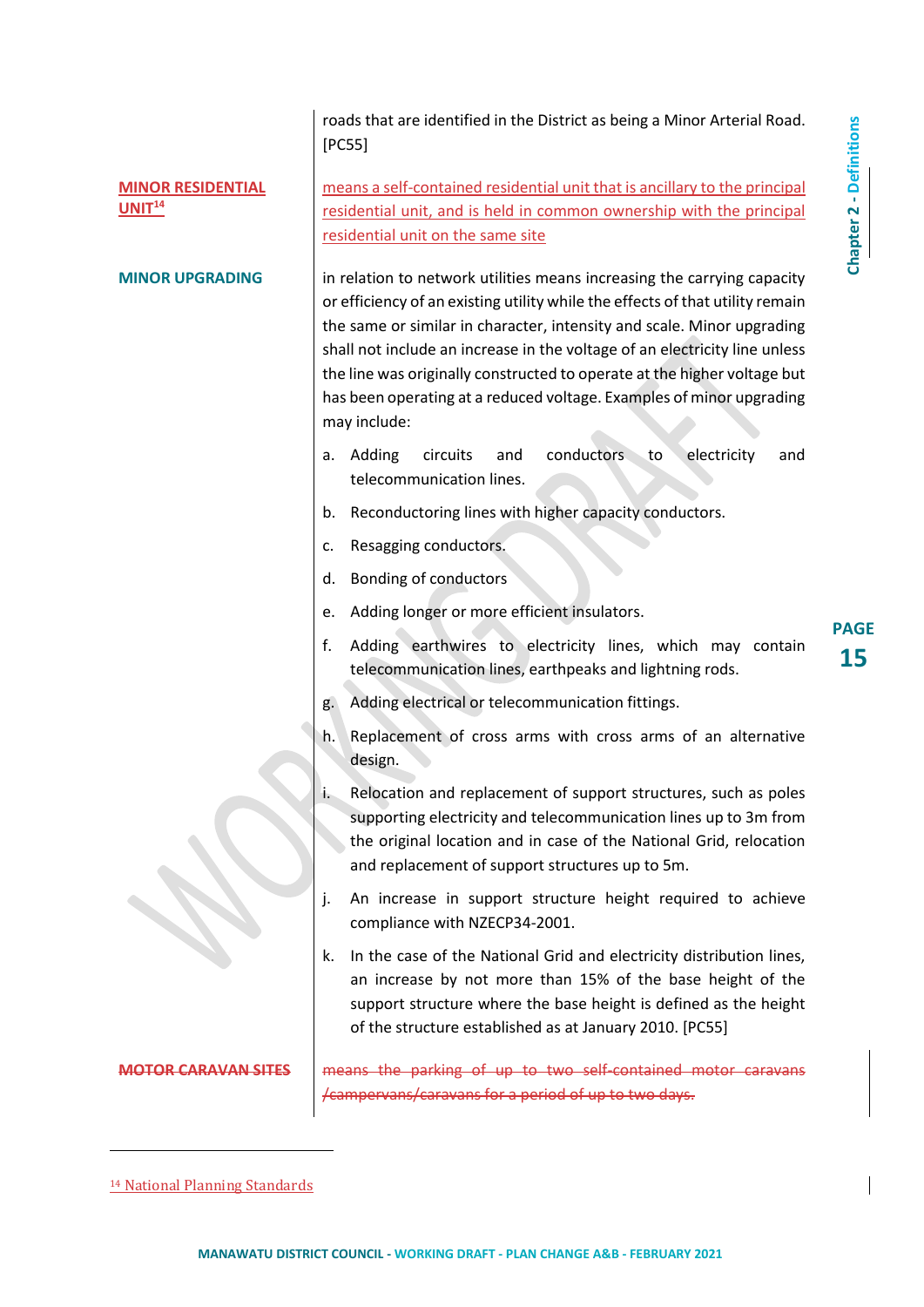| <b>Chapter 2 - Definitions</b> | <b>MOTOR SPORT</b><br><b>ACTIVITIES</b>             | Means an event involving an automobile or motorbike which has a<br>competitive nature or is given a competitive nature by the publication<br>of results and includes:                                          |
|--------------------------------|-----------------------------------------------------|----------------------------------------------------------------------------------------------------------------------------------------------------------------------------------------------------------------|
|                                |                                                     | A race including any practice session<br>a.                                                                                                                                                                    |
|                                |                                                     | A rally<br>b.                                                                                                                                                                                                  |
|                                |                                                     | A club sport event<br>c.                                                                                                                                                                                       |
|                                |                                                     | A trial (navigational, sporting or regularity)<br>d.                                                                                                                                                           |
|                                |                                                     | A sprint<br>e.                                                                                                                                                                                                 |
|                                |                                                     | A rally cross, which is a motor sport for cars run on an approved<br>f.<br>circuit at least 800 metres long, of which one quarter and not more<br>than one half of the track must be sealed                    |
|                                |                                                     | A rally sprint<br>g.                                                                                                                                                                                           |
|                                |                                                     | A motorkhana, which is a motorsport event for cars that is a test<br>h.<br>primarily of driver skill (rather than outright speed) in which<br>competitors negotiate a precise course defined by flags or cones |
|                                |                                                     | A record attempt<br>i.                                                                                                                                                                                         |
|                                |                                                     | j.<br>An economy run or                                                                                                                                                                                        |
| <b>PAGE</b><br><b>16</b>       |                                                     | An autocross, which is a motorsport event for cars on a marked<br>k.<br>out course on an unsealed or sealed surface.                                                                                           |
|                                | AOTOR VEHICLE                                       | has the same meaning as defined in the Land Transport Act (1998).                                                                                                                                              |
|                                | <b>MOTOR VEHICLE SALES</b><br><b>AND SERVICING</b>  | means any of the following:                                                                                                                                                                                    |
|                                |                                                     | The sale, servicing, hire or lease of caravans, farm vehicles, farm<br>a.<br>machinery, motor vehicles, trailers, or trailer boats                                                                             |
|                                |                                                     | b. The sale of spare parts for caravans, farm vehicles, farm<br>machinery, motor vehicles, trailers, or trailer boats                                                                                          |
|                                | <b>MULTI-UNIT RESIDENTIAL</b><br><b>DEVELOPMENT</b> | means two or more self-contained dwelling units that are located on<br>one site. A multi-unit residential development includes but is not<br>limited to apartment buildings and terrace housing. [PC51]        |
|                                | <b>NATIONAL GRID</b>                                | means the assets used or owned by Transpower NZ Limited. [PC45]                                                                                                                                                |
|                                | <b>NATIONAL GRID</b><br><b>CORRIDOR</b>             | means the area measured either side of the centreline of above<br>ground National Grid lines (see definition of National Grid Yard) as<br>follows:                                                             |
|                                |                                                     | 1.a. 14m for 110kv lines on single poles                                                                                                                                                                       |
|                                |                                                     | 2.b.32m for 110kv lines on towers                                                                                                                                                                              |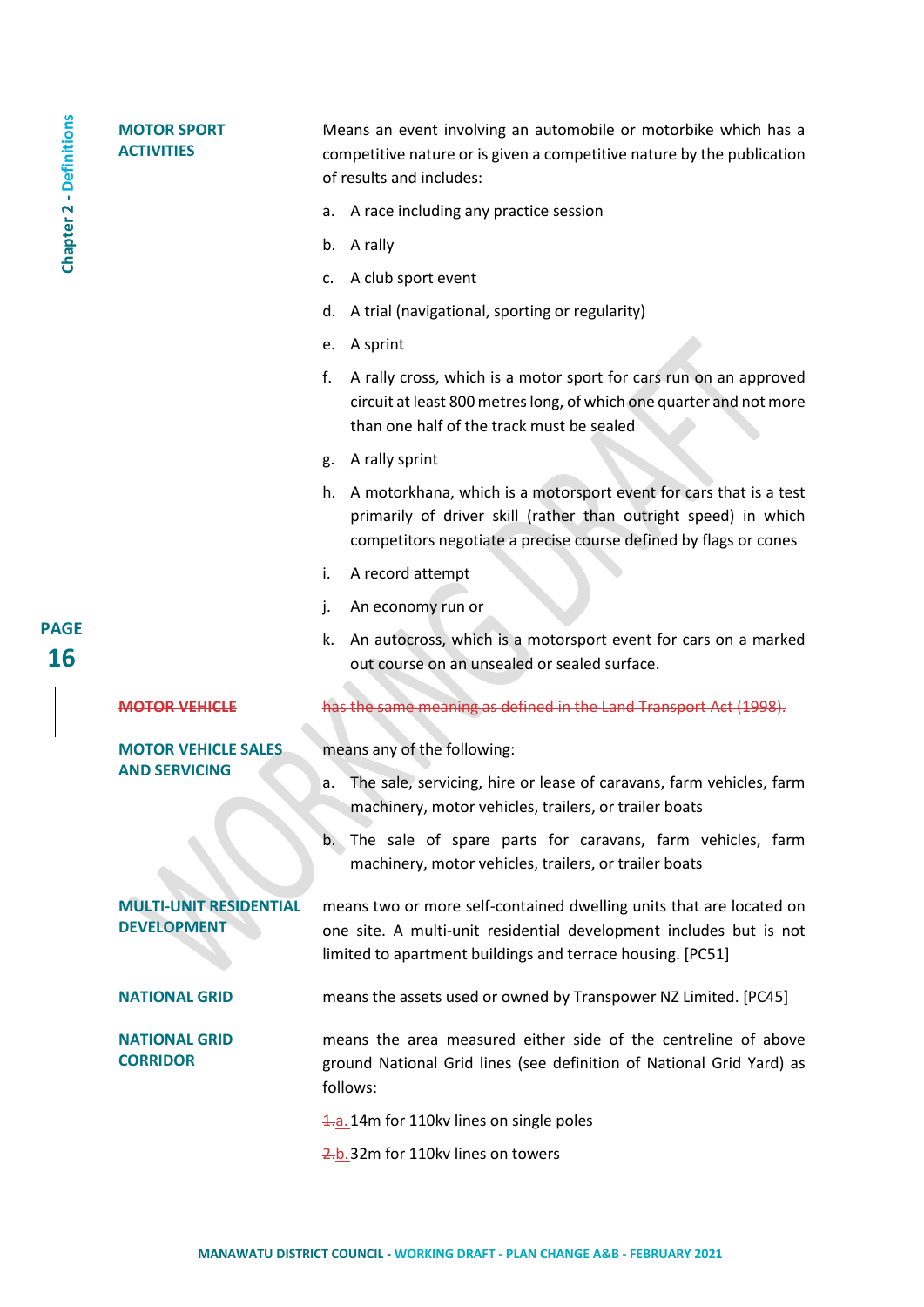#### 3.c. 37m for 220kv lines on towers

Note: the National Grid Corridor and Yard setbacks do not apply to underground cables or any transmission lines (or sections of lines) that are designated. [PC55]

#### **NATIONAL GRID YARD** means:

- 1.a. The area located 12m in any direction from the outer edge of a National Grid support structure; and
- 2.b. The area located 10m either side of the centreline of an overhead 110kv National Grid line on single poles; or
- 3.c. The area located 12m either side of the centreline of any overhead National Grid line on towers. [PC55]



#### are defined in Section 2 of the Act.



**NATURAL AREA** means any wetland, lake or river and its margin, any area of indigenous vegetation, or any other outstanding natural feature.

**NET FLOOR AREA** means the sum of any gross floor area; and

(a) includes:

(i) both freehold and leased areas; and

(ii) any stock storage or preparation areas; but

(b) excludes:

(i) void areas such as liftwells and stair wells, including landing areas;

(ii) shared corridors and mall common spaces;

(iii) entrances, lobbies and plant areas within a building;

(iv) open or roofed outdoor areas, and external balconies, decks, porches and terraces;

(v) off street loading areas;

(vi) building service rooms;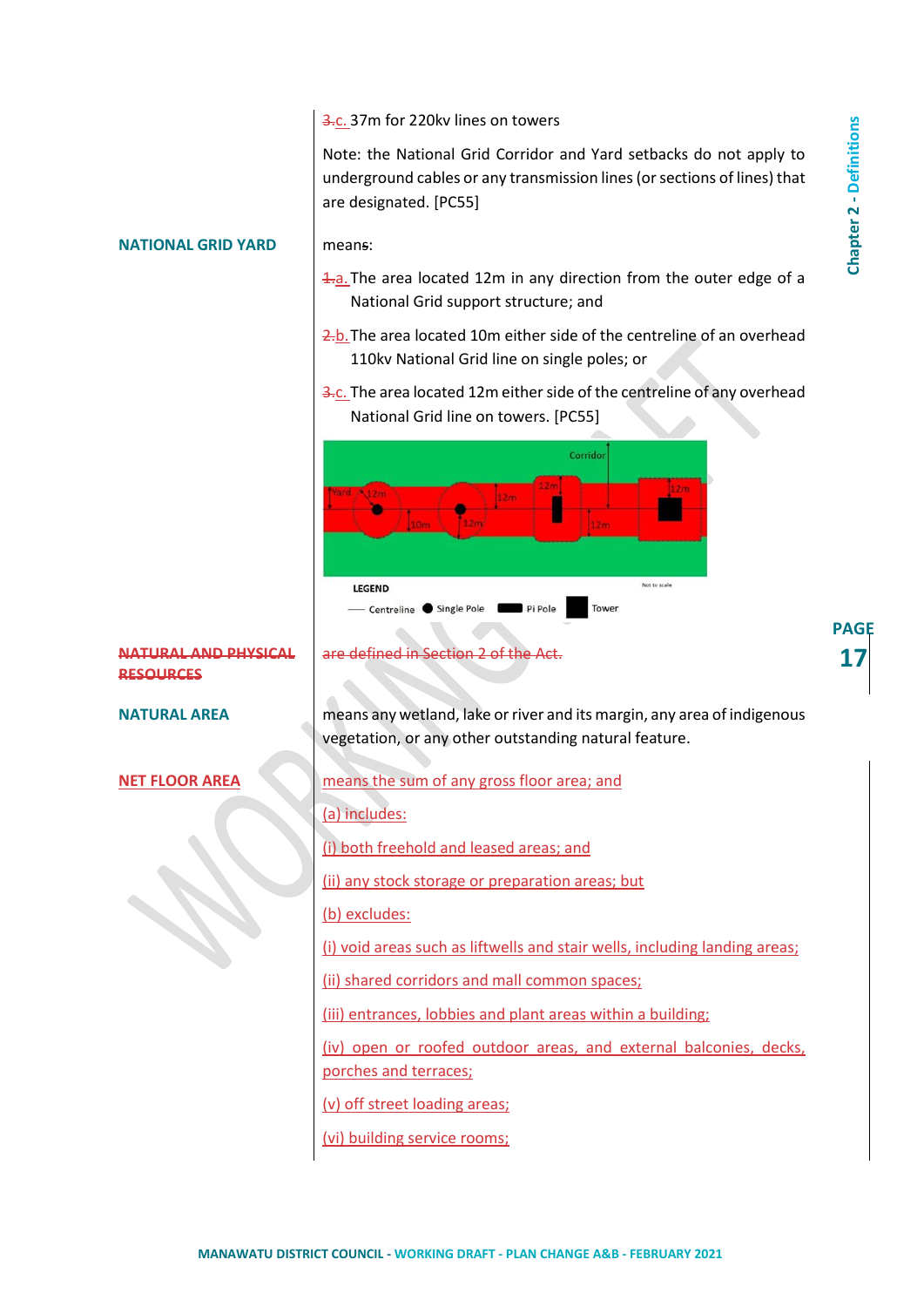|  | <b>Chapter 2 - Definitions</b> |                        | (vii) parking areas and basement areas used for parking, manoeuvring<br>and access; and<br>(viii) non-habitable floor spaces in rooftop structures                                                                                 |
|--|--------------------------------|------------------------|------------------------------------------------------------------------------------------------------------------------------------------------------------------------------------------------------------------------------------|
|  |                                | <b>NET SITE AREA</b>   | means the total area of the site, less any area of the site used as an<br>entrance strip.                                                                                                                                          |
|  |                                |                        | means the total area of the site, but excludes:                                                                                                                                                                                    |
|  |                                |                        | (a) any part of the site that provides legal access to another site;                                                                                                                                                               |
|  |                                |                        | (b) any part of a rear site that provides legal access to that site;                                                                                                                                                               |
|  |                                |                        | (c) any part of the site subject to a designation that may be taken or<br>acquired under the Public Works Act 1981.                                                                                                                |
|  |                                | <b>NETWORK UTILITY</b> | Means an activity or operation of a network utility operator (as<br>defined under section 166 of the Resource Management Act) and also<br>includes those facilities which provide an essential service to the<br>public including: |
|  |                                |                        | 4.a. telecommunications,                                                                                                                                                                                                           |
|  |                                |                        | 2.b. radiocommunications,                                                                                                                                                                                                          |
|  | <b>PAGE</b>                    |                        | 3.c. transformation, transmission or distribution of electricity,                                                                                                                                                                  |
|  | 18                             |                        | 4.d. distribution or transmission or pipeline of gas or petroleum,                                                                                                                                                                 |
|  |                                |                        | 5.e. water supply (including treatment),                                                                                                                                                                                           |
|  |                                |                        | 6.f. sewerage reticulation,                                                                                                                                                                                                        |
|  |                                |                        | 7-g. sewage treatment and disposal,                                                                                                                                                                                                |
|  |                                |                        | 8.h. drainage and stormwater control or irrigation systems,                                                                                                                                                                        |
|  |                                |                        | 9.i. roads,                                                                                                                                                                                                                        |
|  |                                |                        | railway,<br><del>10.</del> j.                                                                                                                                                                                                      |
|  |                                |                        | fire stations,<br><del>11.</del> k.                                                                                                                                                                                                |
|  |                                |                        | airports,<br><u> 12.I.</u>                                                                                                                                                                                                         |
|  |                                |                        | 13.m. navigational aids,                                                                                                                                                                                                           |
|  |                                |                        | meteorological facilities,<br><del>14.</del> n.                                                                                                                                                                                    |
|  |                                |                        | 45.0. solid waste facilities, and                                                                                                                                                                                                  |
|  |                                |                        | 46.p. RNZAF Base Ohakea. [PC55]                                                                                                                                                                                                    |
|  |                                | <b>NODAL AREA</b>      | means any land within the Feilding, Rangiwahia or Hiwinui subdivision<br>nodes identified in Appendix 5A and any land within 1km of any of the<br>following places:                                                                |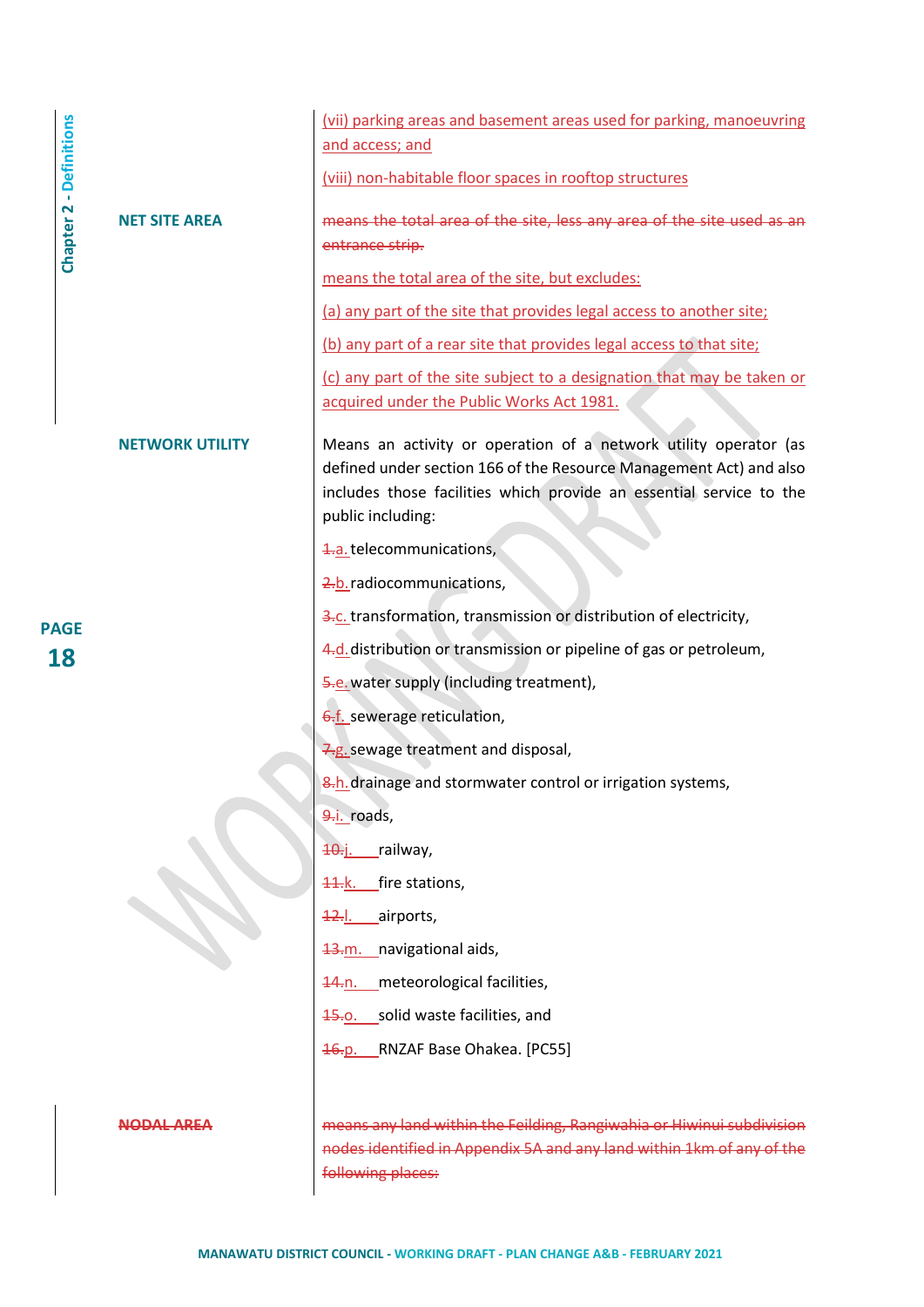|                                    | Colyton School.                                                                                          |                               |
|------------------------------------|----------------------------------------------------------------------------------------------------------|-------------------------------|
|                                    | Taikorea Hall.                                                                                           | <b>Definitions</b>            |
|                                    | Glen Oroua School.                                                                                       |                               |
|                                    | Apiti Village Zone boundary.                                                                             | ×,<br>$\overline{\mathbf{N}}$ |
|                                    | -Utuwai School.                                                                                          | Chapter                       |
|                                    | Pohangina Hall.                                                                                          |                               |
|                                    | g. Rongotea Village Zone boundary.                                                                       |                               |
|                                    | h. Bunnythorpe Village Zone boundary.                                                                    |                               |
|                                    | Cheltenham Village Zone boundary.                                                                        |                               |
|                                    | Sanson Village Zone boundary.                                                                            |                               |
|                                    | Kimbolton Village Zone boundary.                                                                         |                               |
|                                    | Halcombe Village Zone boundary.                                                                          |                               |
|                                    | Waituna West School.<br><del>m.</del> a.                                                                 |                               |
| <b>NOISE SENSITIVE</b>             | means any of the following:                                                                              |                               |
| <b>ACTIVITY</b>                    | Assisted living accommodation<br>a.                                                                      |                               |
|                                    | <b>Community facilities</b><br>b.                                                                        | <b>PAGE</b>                   |
|                                    | Dwelling, Residential Unit, Minor Residential Unit and other<br>c.<br>residential activities             | <u> 19</u>                    |
|                                    | <b>Educational facilities</b><br>d.                                                                      |                               |
|                                    | <b>Visitor Accommodation</b><br>e.                                                                       |                               |
|                                    | f.<br><b>Retirement Facilities Hospitals. [PC55]</b>                                                     |                               |
| NON-COMPLYING<br><b>ACTIVITIES</b> | are defined in Section 2 of the Act.                                                                     |                               |
| NORTHERLY BOUNDARY                 | in relation to a site means any boundary which has part of that site                                     |                               |
|                                    | abutting to the south of it, and which is oriented between 90 degrees                                    |                               |
|                                    | and 135 degrees, or between 225 degrees and 270 degrees, in relation<br>to true north. (Examples below): |                               |
|                                    | NORTHERLY BOUNDARIES<br><b>NOT NORTHERLY BOUNDARIES</b><br><b>NORTHERLY BOUNDARIES</b>                   |                               |
|                                    | $265^{o}$ 4<br>$100^\circ$<br>730°<br><b>SITE</b><br><b>SITE</b><br><b>SITE</b>                          |                               |
|                                    |                                                                                                          |                               |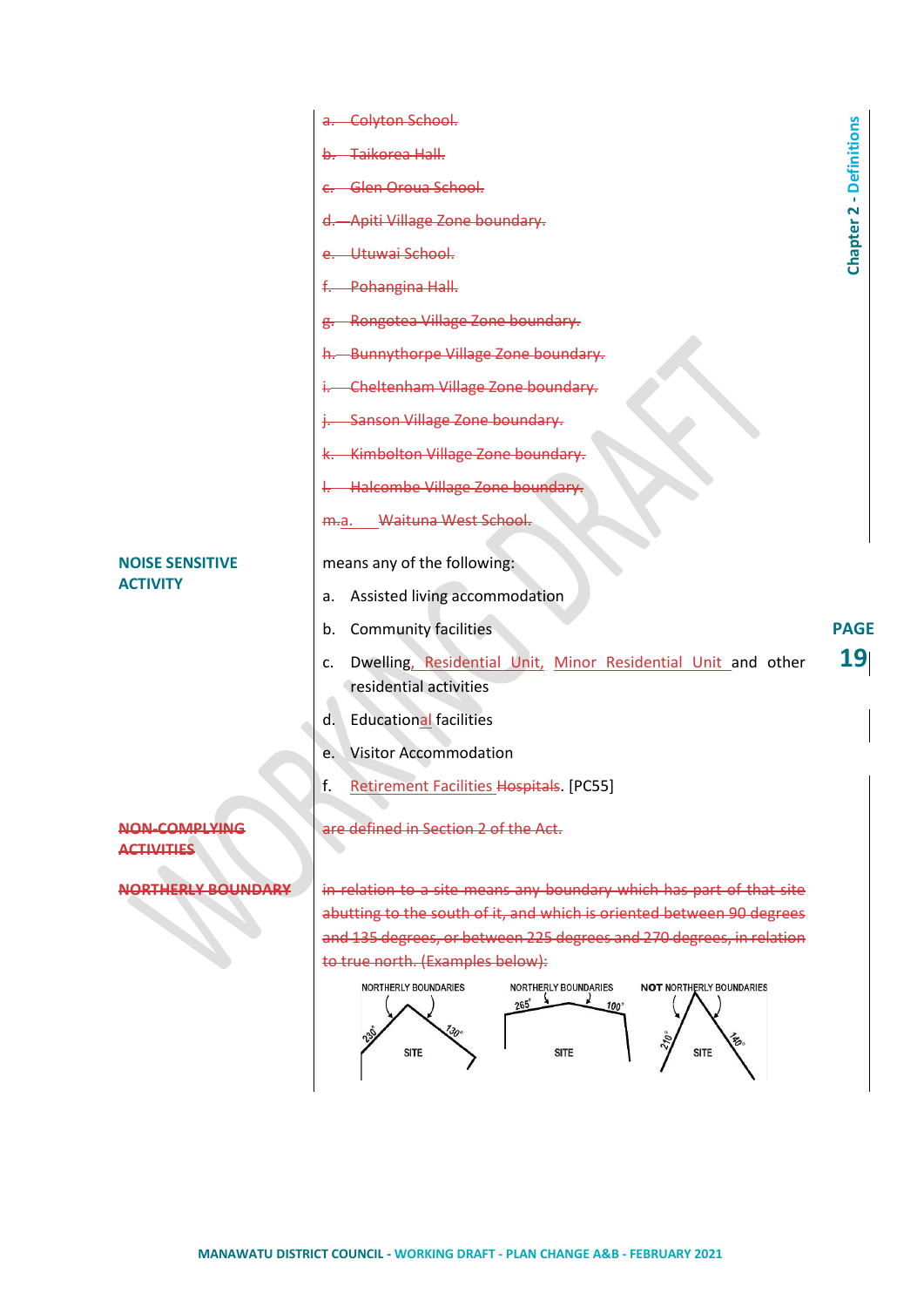**OUTDOOR LIVING SPACE<sup>16</sup>**

**OFFICES for the purpose of the Special Development Zone, means an activity** which involves the use of land or buildings for administrative or professional activity that is ancillary to activities occurring at Manfeild Park.

**OFFICIAL SIGN** means all signs required or provided for under any statute or regulation, or are otherwise related to aspects of public safety<sup>15</sup>

> means any regulatory traffic and official signs approved by Council or provided under any legislation. [PC55]

**OUTLINE PLAN** means an outline plan showing a public work, project, or work to be constructed on designated land, submitted to Council under Section 176A of the Act to allow Council to request changes before construction is commenced.

> means an area of open space for the use of the occupants of the residential unit or units to which the space is allocated.

**PANTRY SHOP EXECUTED** PC46, now defined as Retail Sales

**PB40 refers to the typical horticultural sector method for describing plant** size at time of planting. PB stands for Pint Bags. These are typically high quality UV stabilised black plastic Planter Bags otherwise known as Planter Bags.

> 1 pint = 600ml. As a rough guide, multiply the PB number by 0.6 to get the volume in litres of the bag. A planter bag required to be PB40 should measure approximately 230 x 230 x 460 x 125mu and comprise a volume of approximately 18-25 litres. [PC52]

**PENS HOUSING ANIMALS** means land and buildings used for the housing, whether temporary or permanent, of animals. It includes feed pads whether covered or uncovered, yards used for holding and sorting animals and facilities used for animal rearing such as calf sheds.

<sup>15</sup> National Planning Standards <sup>16</sup> National Planning Standards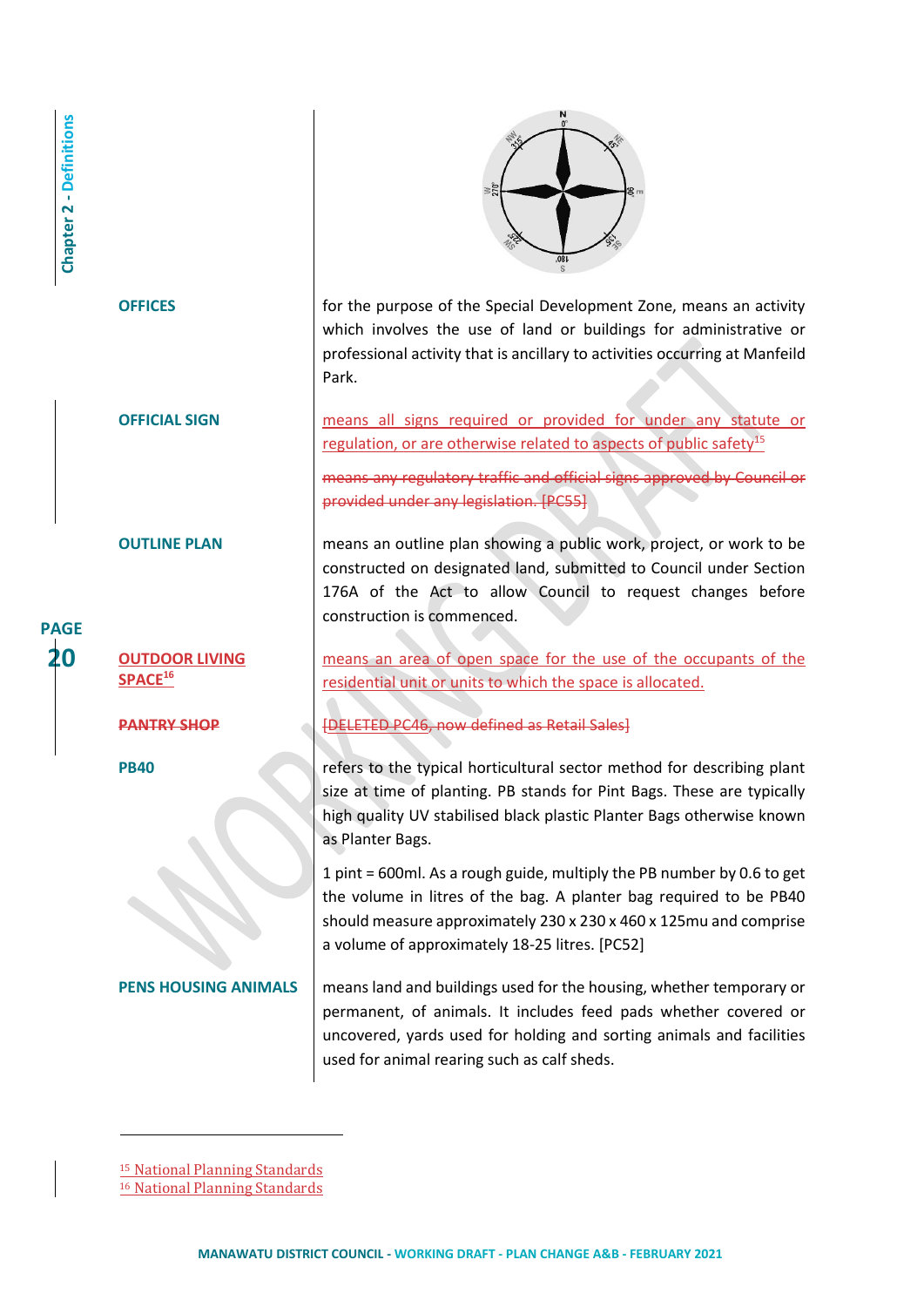| <b>PERMEABLE SURFACE</b>      | means any part of a site which is grassed or planted in trees or<br>shrubs and/or is capable of absorbing water or is covered by decks<br>which allow water to drain through to a permeable surface. It does<br>not include any area which:<br>1.a. falls within the definition of site coverage except for decks as<br>above<br>2.b. is occupied by swimming pools; or<br>3.c. consists of an impermeable paved, concreted or asphalted<br>with a continuous surface. [PC51] | <b>Chapter 2 - Definitions</b> |
|-------------------------------|-------------------------------------------------------------------------------------------------------------------------------------------------------------------------------------------------------------------------------------------------------------------------------------------------------------------------------------------------------------------------------------------------------------------------------------------------------------------------------|--------------------------------|
| <u>PERMITTED ACTIVITIES</u>   | are defined in Section 2 of the Act.                                                                                                                                                                                                                                                                                                                                                                                                                                          |                                |
| <b>PIG FARMING</b>            | means keeping, raising or breeding pigs, where the productive<br>processes are carried out within buildings, or within closely fenced<br>outdoor runs where the stocking density precludes the maintenance<br>of pasture or ground cover.                                                                                                                                                                                                                                     |                                |
| <b>PLACE OF ASSEMBLY</b>      | [DELETED PC46, now defined as Community Facilities]                                                                                                                                                                                                                                                                                                                                                                                                                           |                                |
| <b>PLANNED DEVELOPMENT</b>    | means network utility infrastructure that is the subject of a lodged or<br>granted application for certificate of compliance or resource consent,<br>or a notice of requirement, or a confirmed designation. [PC55]                                                                                                                                                                                                                                                           | <b>PAGE</b>                    |
| <u>DI ANT DESTS</u>           | mean any plants listed as Total Control, Boundary Control, Aquatic or<br>National Surveillance Plant pests by the Regional Council.                                                                                                                                                                                                                                                                                                                                           | 21                             |
| <b>PORTABLE SAWMILL</b>       | <b>IDELETED PC5</b>                                                                                                                                                                                                                                                                                                                                                                                                                                                           |                                |
| <b>POULTRY KFFPING</b>        | includes geese, ducks, chickens, turkeys and domestic fowls of all<br>descriptions, except as defined as Intensive Farming.                                                                                                                                                                                                                                                                                                                                                   |                                |
| QUARRY <sup>17</sup>          | means a location or area used for the permanent removal and<br>extraction of aggregates (clay, silt, rock or sand). It includes the area<br>of aggregate resource and surrounding land associated with the<br>operation of a quarry and which is used for quarrying activities                                                                                                                                                                                                |                                |
| <b>QUARRYING ACTIVITIES18</b> | means the extraction, processing (including crushing, screening,<br>washing, and blending), transport, storage, sale and recycling of<br>aggregates (clay, silt, rock, sand), the deposition of overburden<br>material, rehabilitation, landscaping and cleanfilling of the quarry, and<br>the use of land and accessory buildings for offices, workshops and car<br>parking areas associated with the operation of the quarry.                                               |                                |

<sup>17</sup> National Planning Standards

<sup>18</sup> National Planning Standards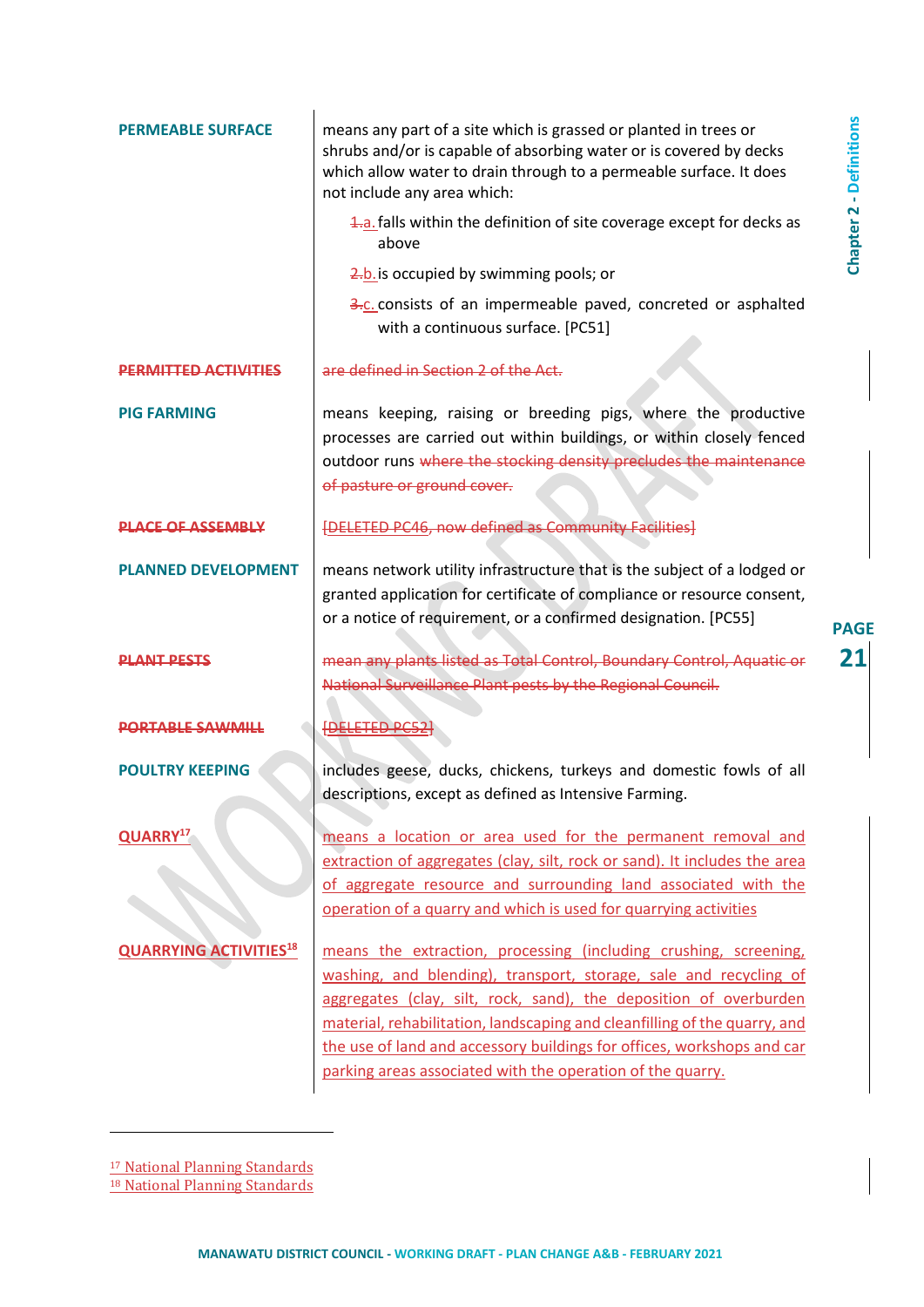| <b>Chapter 2 - Definitions</b> | <b>RADIOCOMMUNICATION</b>                                                                                   | means a transmission, emission, or reception of signs, signals, writing,<br>images, sounds, or intelligence of any nature by electromagnetic<br>waves of frequencies between 9 kilohertz and 3,000 gigahertz,<br>propagated in space without artificial guide.          |
|--------------------------------|-------------------------------------------------------------------------------------------------------------|-------------------------------------------------------------------------------------------------------------------------------------------------------------------------------------------------------------------------------------------------------------------------|
|                                | <b>RADIOCOMMUNICATION</b><br><b>AND/OR</b><br><b>TELECOMMUNICATION</b><br><b>FACILITIES</b>                 | includes any line, mast, pole, aerial, tower, antenna, antenna dish,<br>fixed radio station, radio apparatus or other structure, facility or<br>apparatus intended for, associated with, or ancillary to, effecting<br>radiocommunication or telecommunication.         |
|                                | RADIOCOMMUNICATION.<br><b>TELECOMMUNICATION</b><br>AND ANCILLARY<br><b>PURPOSES AND LAND</b><br><b>USES</b> | <del>[DELETED PC55]</del>                                                                                                                                                                                                                                               |
|                                | <b>RECREATION ACTIVITIES</b>                                                                                | means land and buildings used by the public for active and passive<br>recreation activities and includes structures and landscaping required<br>to enable the following:                                                                                                |
|                                |                                                                                                             | Clubrooms and halls<br>a.                                                                                                                                                                                                                                               |
|                                |                                                                                                             | Grandstands and stadia<br>b.                                                                                                                                                                                                                                            |
| <b>PAGE</b>                    |                                                                                                             | <b>Public Toilets</b><br>c.                                                                                                                                                                                                                                             |
| 22                             |                                                                                                             | Playgrounds<br>d.                                                                                                                                                                                                                                                       |
|                                |                                                                                                             | Sealed courts and turf<br>е.                                                                                                                                                                                                                                            |
|                                |                                                                                                             | f.<br>Sports fields                                                                                                                                                                                                                                                     |
|                                |                                                                                                             | Swimming pools<br>g.                                                                                                                                                                                                                                                    |
|                                | <b>REGIONAL COUNCIL</b>                                                                                     | means the Manawatū-Wanganui Regional Council, also known as<br>horizons.mw.                                                                                                                                                                                             |
|                                | <b>RELOCATED BUILDING</b>                                                                                   | means any second hand building which is transported in whole or in<br>parts and relocated from its original site to its final destination site,<br>but excludes a pre-fabricated building which is delivered dismantled<br>to a site, for erection on that site. [PC55] |
|                                | <b>REPLACEMENT</b>                                                                                          | For the purpose of network utilities, means putting new components<br>place of existing components where the network utility<br>in<br>infrastructure remains the same or similar in character, intensity and<br>scale as what was originally in that location. [PC55]   |
|                                | PESIDENTIA<br>ACCOMMODATION                                                                                 | [DELETED PC46, now defined as Dwelling]                                                                                                                                                                                                                                 |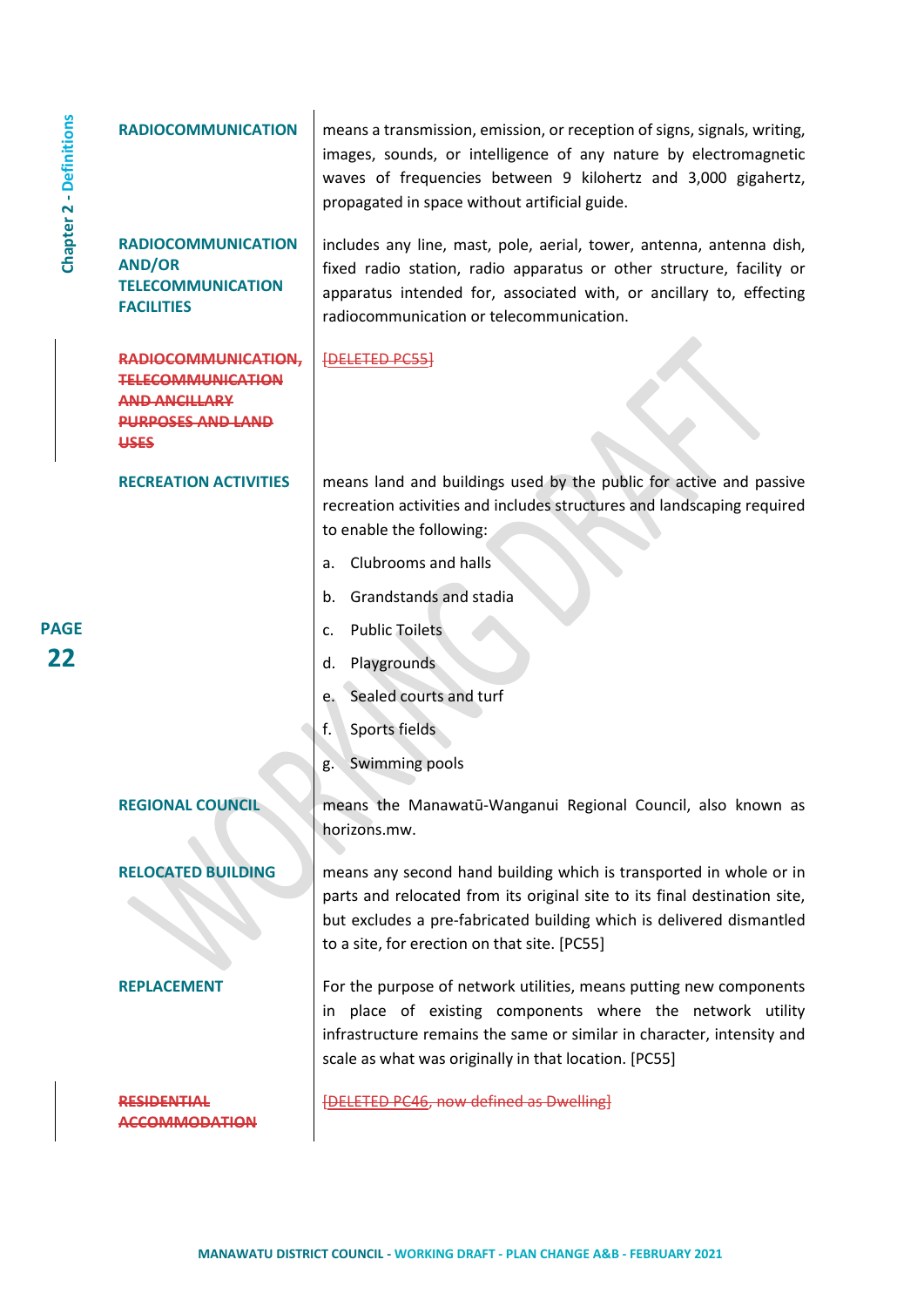| <b>RESIDENTIAL ACTIVITY</b>                          | means the use of land and building(s) for peoples living<br>accommodation. [PC51]                                                                                                                                                                                                                                                                                                                                                                                                                                                                                               |                                |
|------------------------------------------------------|---------------------------------------------------------------------------------------------------------------------------------------------------------------------------------------------------------------------------------------------------------------------------------------------------------------------------------------------------------------------------------------------------------------------------------------------------------------------------------------------------------------------------------------------------------------------------------|--------------------------------|
| RESIDENTIAL CARE<br>HOMES                            | [DELETED PC46, now defined as Assisted Living Accommodation]                                                                                                                                                                                                                                                                                                                                                                                                                                                                                                                    | <b>Chapter 2 - Definitions</b> |
| <b>RESIDENTIAL UNIT</b>                              | means a building(s) or part of a building that is used for residential<br>activity exclusively by one household, and must include sleeping,<br>cooking, bathing and toilet facilities. [PC51]                                                                                                                                                                                                                                                                                                                                                                                   |                                |
| <b>RESTAURANT</b>                                    | [DELETED PC46, now defined as Entertainment Facilities]                                                                                                                                                                                                                                                                                                                                                                                                                                                                                                                         |                                |
| 1591116150<br><b>CRETIONARY</b><br><b>ACTIVITIES</b> | are defined in Section 2 of the Act.                                                                                                                                                                                                                                                                                                                                                                                                                                                                                                                                            |                                |
| <b>RETAIL ACTIVITIES</b>                             | means the use of land or buildings where goods, equipment or<br>services are sold, displayed, hired or offered for sale or direct hire to<br>the public and includes, without limitation:                                                                                                                                                                                                                                                                                                                                                                                       |                                |
|                                                      | <b>Bakeries</b><br>a.                                                                                                                                                                                                                                                                                                                                                                                                                                                                                                                                                           |                                |
|                                                      | <b>Dairies</b><br>b.                                                                                                                                                                                                                                                                                                                                                                                                                                                                                                                                                            |                                |
|                                                      | Garden centres<br>$\mathsf{C}$ .                                                                                                                                                                                                                                                                                                                                                                                                                                                                                                                                                | <b>PAGE</b>                    |
|                                                      | Hardware stores<br>d.                                                                                                                                                                                                                                                                                                                                                                                                                                                                                                                                                           | 23                             |
|                                                      | The following are specifically excluded from retail activities:                                                                                                                                                                                                                                                                                                                                                                                                                                                                                                                 |                                |
|                                                      | <b>Commercial Services</b>                                                                                                                                                                                                                                                                                                                                                                                                                                                                                                                                                      |                                |
|                                                      | Industry                                                                                                                                                                                                                                                                                                                                                                                                                                                                                                                                                                        |                                |
|                                                      | Large format retail                                                                                                                                                                                                                                                                                                                                                                                                                                                                                                                                                             |                                |
|                                                      | Motor vehicle sales and servicing                                                                                                                                                                                                                                                                                                                                                                                                                                                                                                                                               |                                |
|                                                      | Service stations                                                                                                                                                                                                                                                                                                                                                                                                                                                                                                                                                                |                                |
|                                                      | Supermarkets<br>٠                                                                                                                                                                                                                                                                                                                                                                                                                                                                                                                                                               |                                |
| <b>RETIREMENT VILLAGE</b>                            | means a managed comprehensive residential complex or facilities<br>used to provide residential accommodation for people who are retired<br>and any spouses or partners of such people. It may also include any of<br>the following for residents within the complex: recreation, leisure,<br>supported residential care, welfare and medical facilities (inclusive of<br>hospital care) and other non-residential activities <sup>19</sup> .<br>means a comprehensive development which may include housing,<br>recreational, welfare, and medical facilities which is intended |                                |

<sup>19</sup> National Planning Standards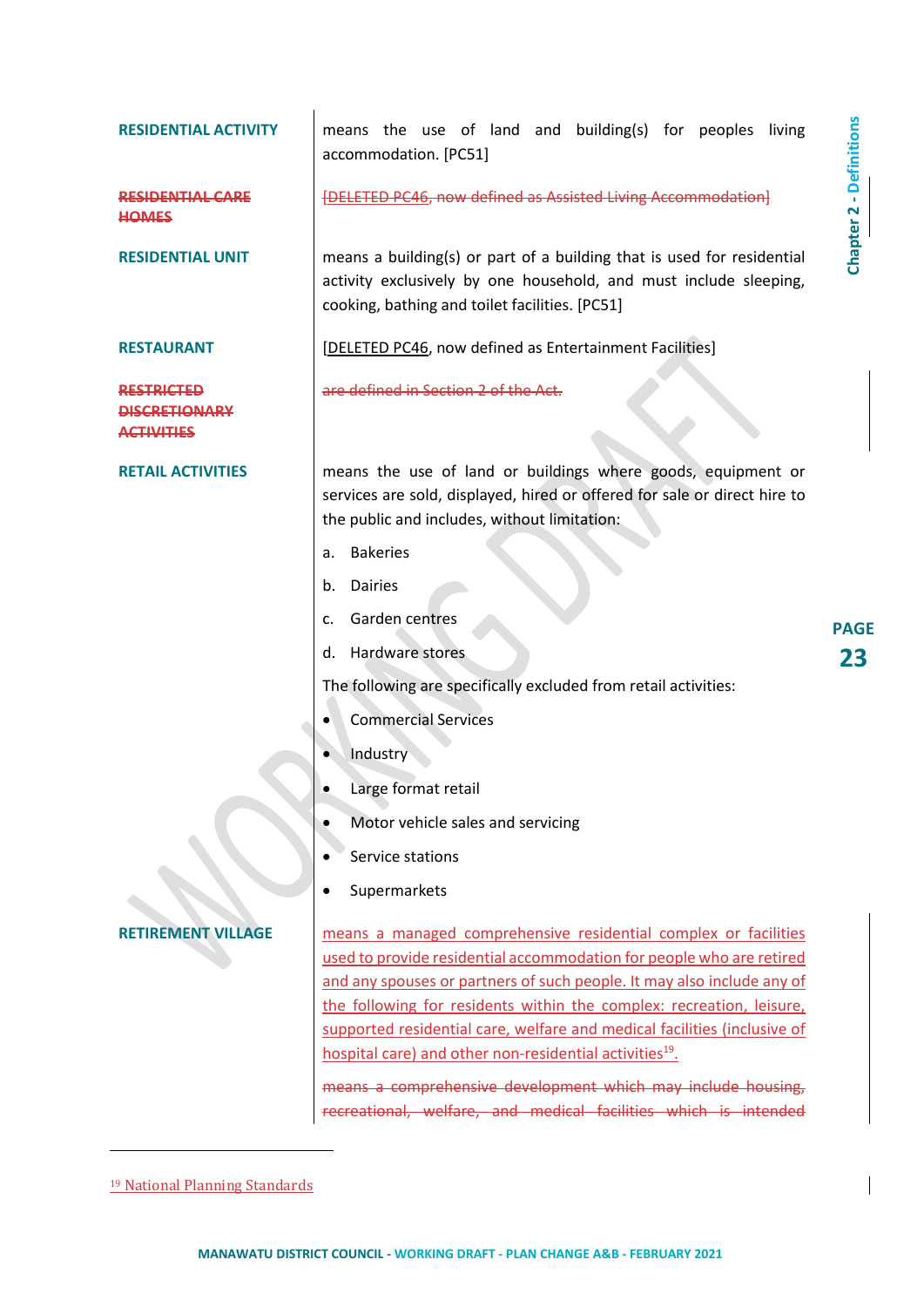| <b>Chapter 2 - Definitions</b> | <b>REVERSE SENSITIVITY</b>                 | principally or solely for retired persons or people with disabilities.<br>[PC54]<br>means the potential for the operation of an existing lawfully<br>established activity to be constrained or curtailed by the more recent<br>establishment of other activities, which are sensitive to the adverse<br>environmental effects being generated by the pre-existing activity.<br>[PC52] |
|--------------------------------|--------------------------------------------|---------------------------------------------------------------------------------------------------------------------------------------------------------------------------------------------------------------------------------------------------------------------------------------------------------------------------------------------------------------------------------------|
|                                | <b>ROAD</b>                                | has the same meaning as Section 315 of the Local Government Act<br>(1974).                                                                                                                                                                                                                                                                                                            |
| <b>PAGE</b>                    | <b>RURAL AND ANIMAL</b><br><b>SERVICES</b> | means land and buildings used for the provision of sales and services<br>associated with the rural sector and includes, without limitation:<br>Animal grooming<br>a.<br>Farming, agricultural and horticultural supplies<br>b.<br>Veterinary clinics<br>c.                                                                                                                            |
|                                | <b>RURAL INDUSTRY</b>                      | [DELETED PC46, now defined as Industry]<br>means an industry or business undertaken in a rural environment that<br>directly supports, services, or is dependent on primary production. <sup>20</sup>                                                                                                                                                                                  |
| 24                             | <b>SAWMILL</b>                             | [DELETED PC52]                                                                                                                                                                                                                                                                                                                                                                        |
|                                | <b>SCHEDULE P</b>                          | is a schedule of materials and general construction techniques for<br>building elements that, for the purposes of this Plan are deemed to<br>reduce the exterior 'A' weighted aircraft noise levels by 20 decibels<br>with respect to the interior 'A' weighted sound levels.                                                                                                         |
|                                | <b>SCHEDULE Q</b>                          | is a schedule of materials and general construction techniques for<br>building elements that, for the purposes of this Plan are deemed to<br>reduce the exterior 'A' weighted aircraft noise levels by 25 decibels<br>with respect to the interior 'A' weighted sound levels.                                                                                                         |
|                                | <b>SCHEDULE F</b>                          | is a schedule of materials and general construction techniques for<br>building elements that, for the purposes of this Plan are deemed to<br>reduce the exterior 'A' weighted aircraft noise levels by 30 decibels<br>with respect to the interior 'A' weighted sound levels.                                                                                                         |
|                                | <b>SCREEN PLANTING AREA</b>                | means in relation to the Industrial Zone, an area required to be<br>planted in accordance with Appendix 16.1, to screen activities on the<br>subject site as far as practicable, from view from the adjacent road or<br>non-industrial zone land. [PC52]                                                                                                                              |
|                                |                                            |                                                                                                                                                                                                                                                                                                                                                                                       |

 $\begin{array}{c} \hline \end{array}$ 

<sup>20</sup> National Planning Standards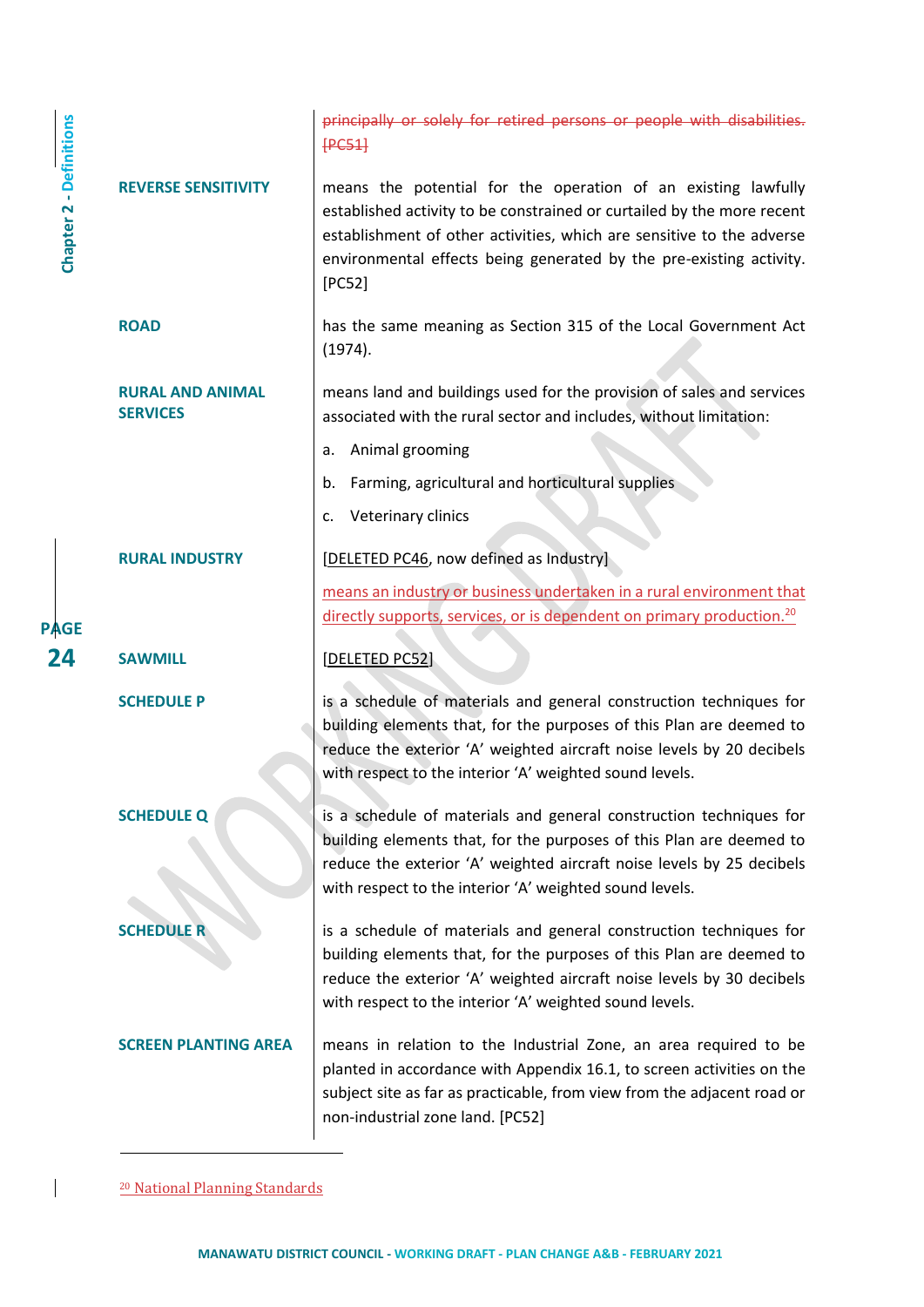| SEISMIC STRENGTHENING       | means works undertaken to improve the structural performance of a<br>building by modifying, or adding to, the structure of a building to meet<br>the requirements of the Building Act (2004), any subsequent<br>amendments to that Act and any current Council Earthquake-Prone<br>building policy.                                                                                                                        |
|-----------------------------|----------------------------------------------------------------------------------------------------------------------------------------------------------------------------------------------------------------------------------------------------------------------------------------------------------------------------------------------------------------------------------------------------------------------------|
|                             | Works that are deemed seismic strengthening shall be identified by a<br>chartered professional engineer who has knowledge of the structural<br>characteristics and earthquake performance of the type of building<br>being assessed.                                                                                                                                                                                       |
| <b>SENSITIVE ACTIVITIES</b> | has the same meaning as Noise Sensitive Activity defined earlier in this<br>chapter. [PC55]                                                                                                                                                                                                                                                                                                                                |
| <b>SERVICE COURT</b>        | means an area of land which is required by the Plan for the provision<br>of servicing facilities to each dwelling unit. Special modifications to<br>houses to suit the needs of those with disabilities (e.g. ramps) are<br>permitted in this area.                                                                                                                                                                        |
| <b>SERVICE STATION</b>      | means a business engaged in refuelling and servicing motor vehicles,<br>selling petroleum products and accessories for motor vehicles<br>(including convenience goods for motorists) and may include the<br>cleaning and mechanical repair of motor vehicles and the repair of<br>domestic equipment.                                                                                                                      |
|                             | The following activities are specifically excluded from service station:<br>panel-beating                                                                                                                                                                                                                                                                                                                                  |
|                             | spray painting                                                                                                                                                                                                                                                                                                                                                                                                             |
|                             | heavy engineering such as engine re-boring and crankshaft<br>grinding.                                                                                                                                                                                                                                                                                                                                                     |
| SHOP                        | [DELETED PC46, now defined as Retail Sales]                                                                                                                                                                                                                                                                                                                                                                                |
| <b>SIGN</b>                 | means any advertising matter used to give information on a product,<br>service, event or location. It includes the frame, supporting device and<br>any associated ancillary equipment where the principal function is to<br>support the advertising matter. Any advertising material located<br>within shop window displays in the Inner and Outer Business Zones<br>and the Special Development Zone are excluded. [PC55] |
| <b>SIGN FACE AREA</b>       | means the measurement of the area covered by advertising matter<br>and does not include the area of the support device. [PC55]                                                                                                                                                                                                                                                                                             |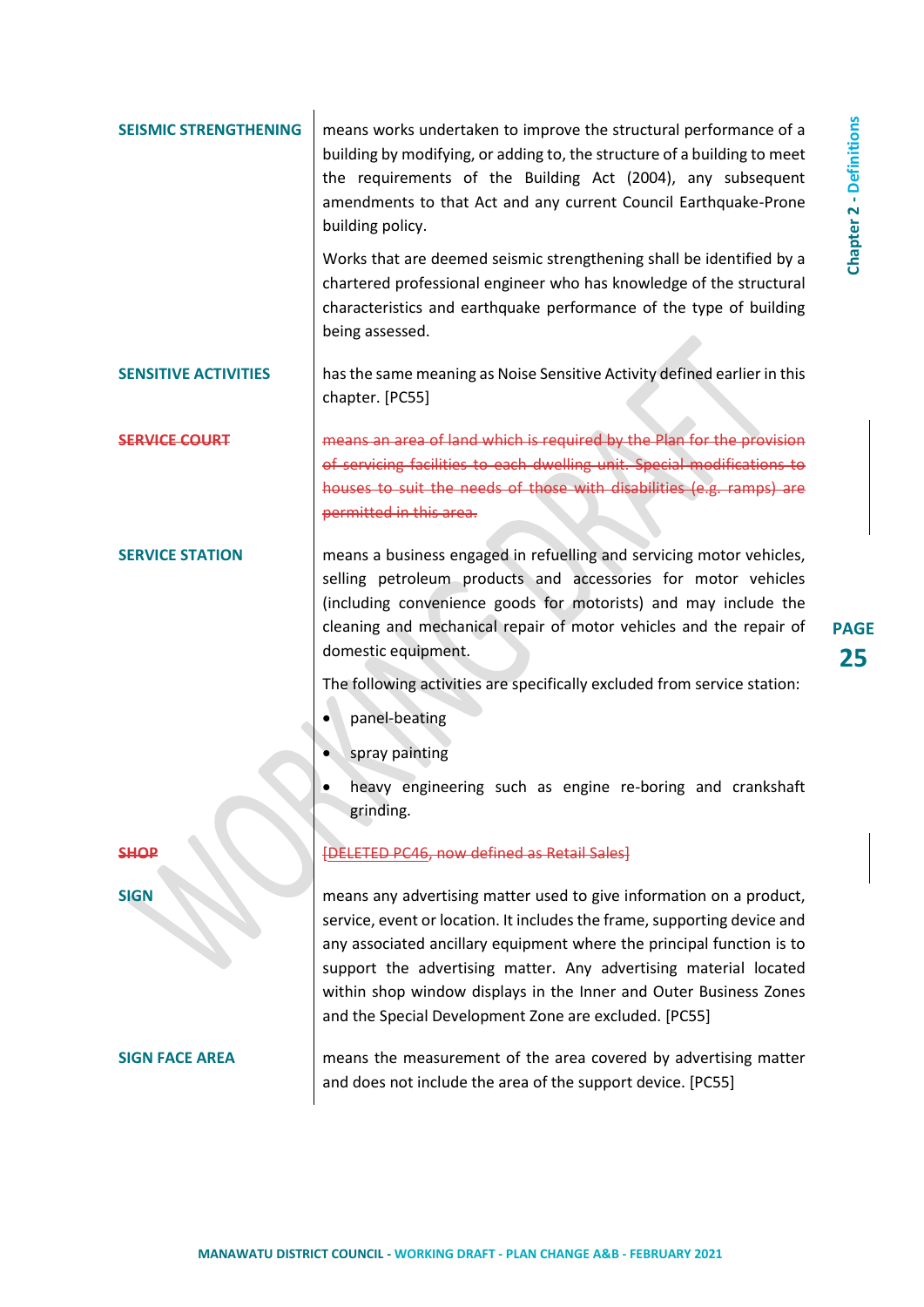| <b>Chapter 2 - Definitions</b> | <b>SIGNIFICANT HISTORIC</b><br><b>BUILT HERITAGE</b> | means any building (identified as Category A or B), or memorial, or<br>object that is listed in a schedule in the District Plan due to its historic<br>heritage value.                                                                                |
|--------------------------------|------------------------------------------------------|-------------------------------------------------------------------------------------------------------------------------------------------------------------------------------------------------------------------------------------------------------|
|                                | <b>SITE</b>                                          | means an area of land capable of being disposed of separately.                                                                                                                                                                                        |
|                                |                                                      | means:                                                                                                                                                                                                                                                |
|                                |                                                      | (a) an area of land comprised in a single record of title under the Land<br>Transfer Act 2017; or                                                                                                                                                     |
|                                |                                                      | (b) an area of land which comprises two or more adjoining legally<br>defined allotments in such a way that the allotments cannot be dealt<br>with separately without the prior consent of the council; or                                             |
|                                |                                                      | (c) the land comprised in a single allotment or balance area on an<br>approved survey plan of subdivision for which a separate record of<br>title under the Land Transfer Act 2017 could be issued without further<br>consent of the Council; or      |
|                                |                                                      | (d) despite paragraphs (a) to (c), in the case of land subdivided under<br>the Unit Titles Act 1972 or the Unit Titles Act 2010 or a cross lease<br>system, is the whole of the land subject to the unit development or<br>cross lease. <sup>21</sup> |
| <b>PAGE</b><br>26              | <b>SITE COVERAGE</b>                                 | means that portion of the net site area, expressed as a percentage,<br>which may be covered by buildings, including eaves, balconies and<br>verandahs in excess of 0.6m wide.                                                                         |
|                                |                                                      | The following are not included in the calculation of site coverage:                                                                                                                                                                                   |
|                                |                                                      | a. Eaves, balconies and verandahs less than 0.6m wide.                                                                                                                                                                                                |
|                                |                                                      | <b>b.</b> Pergolas and other similar open structures.                                                                                                                                                                                                 |
|                                |                                                      | e. Conservatories encroaching into any living court required by this<br>Plan.                                                                                                                                                                         |
|                                |                                                      | d. Outdoor swimming pools.                                                                                                                                                                                                                            |
|                                |                                                      | e. Special modifications to houses to suit the needs of those with<br>disabilities, e.g. ramps.                                                                                                                                                       |
|                                | <b>SOUND TRANSMISSION</b><br><b>PATH</b>             | means any possible sound path from outside the building to inside the<br>room concerned but where the building construction option is both<br>part of the outside envelope of the building and also part of the room<br>itself.                       |
|                                | <b>SPECIAL EVENT</b>                                 | For the purpose of noise standards in the Manfeild Park Zone, means<br>an event that is not a motorsport activity taking place at the                                                                                                                 |

<sup>21</sup> National Planning Standards

 $\overline{\phantom{a}}$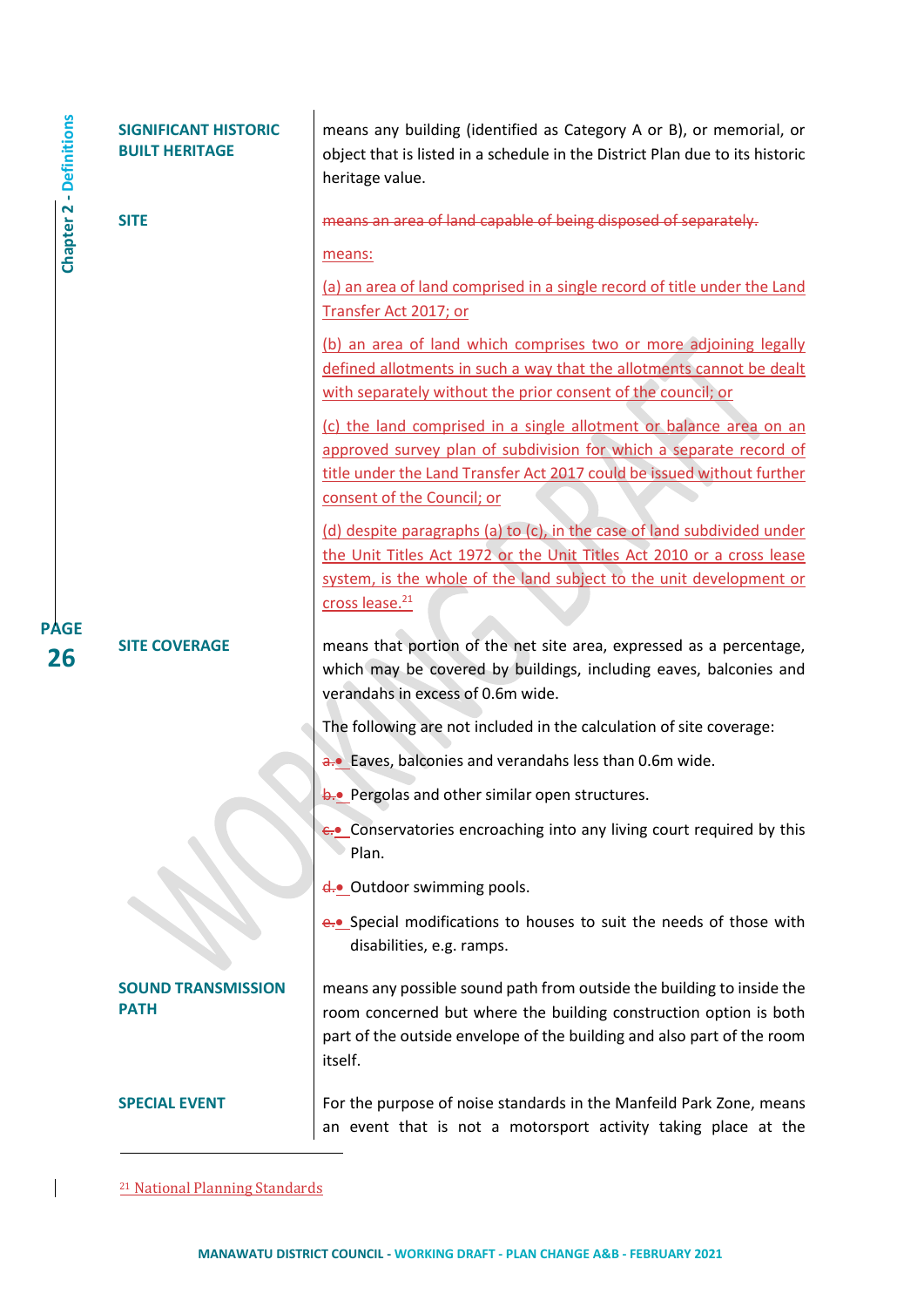|                                        | Motorsport Park and circuit (that are controlled by reference to<br>separate resource consent conditions). But which otherwise meets the<br>permitted activity status for the zone except that it exceeds the noise<br>limits in Rule B8.3.1 f.                                                                                                                                                                  |
|----------------------------------------|------------------------------------------------------------------------------------------------------------------------------------------------------------------------------------------------------------------------------------------------------------------------------------------------------------------------------------------------------------------------------------------------------------------|
| <b>SPECIALIST SERVICES</b>             | [DELETED PC46, now defined as Commercial Services]                                                                                                                                                                                                                                                                                                                                                               |
| <b>STORMWATER</b><br><b>NEUTRALITY</b> | means post development runoff that equals the pre development<br>runoff; so despite an increase in hard surfaces from roads, roofs and<br>other impervious surfaces associated with development, the design of<br>the subdivision enables runoff to be managed on-site (individual<br>properties) and within the boundary of the subdivision using swales<br>on roads for conveyance and detention ponds. [PC45] |
| <b>STREET FURNITURE</b>                | means any structures and equipment lawfully located on or over the<br>legal road reserve. It includes public telephones, litter bins, (not skip<br>bins), street lighting, bus shelters, roadside rest areas and toilets,<br>information centres and weigh stations, street trees and landscaping.                                                                                                               |
| <b>STREET USER</b>                     | means any street stall, street appeal, busker, preacher, parade, or<br>public gathering, pamphlet distributer, street photographer, or mobile<br>shop, operating in a public place. $NB - Such$ operations require<br>Council's permission under the District Bylaws.                                                                                                                                            |
| <b>STREETSCAPE</b>                     | means the visual elements, within and adjoining the street, including<br>the road, structures, trees and open spaces and adjoining buildings<br>that combine to form the street's character.                                                                                                                                                                                                                     |
| <b>SUPERMARKET</b>                     | means any premises that are principally used for the retail sale of<br>groceries and other associated food and drink items and household<br>goods and that has a retail floor area of over 300 square metres.                                                                                                                                                                                                    |
| <b>TELECOMMUNICATION</b>               | means the conveyance from one device to another of any signal, sign,<br>impulse, writing, image, sound, instruction, information or intelligence<br>of any nature, whether for the information of any person using the<br>device or not.                                                                                                                                                                         |
| <b>TEMPORARY ACTIVITIES</b>            | means any short term activity that does not occur more than four<br>times a year on the same site and any buildings and structures<br>associated with that activity and includes, but is not limited to:                                                                                                                                                                                                         |
|                                        | Sporting events, public meetings, galas, market days, and<br>$\bullet$<br>recreational and festive events                                                                                                                                                                                                                                                                                                        |
|                                        | Temporary buildings and structures                                                                                                                                                                                                                                                                                                                                                                               |
|                                        | Any temporary storage of goods for materials<br>$\bullet$                                                                                                                                                                                                                                                                                                                                                        |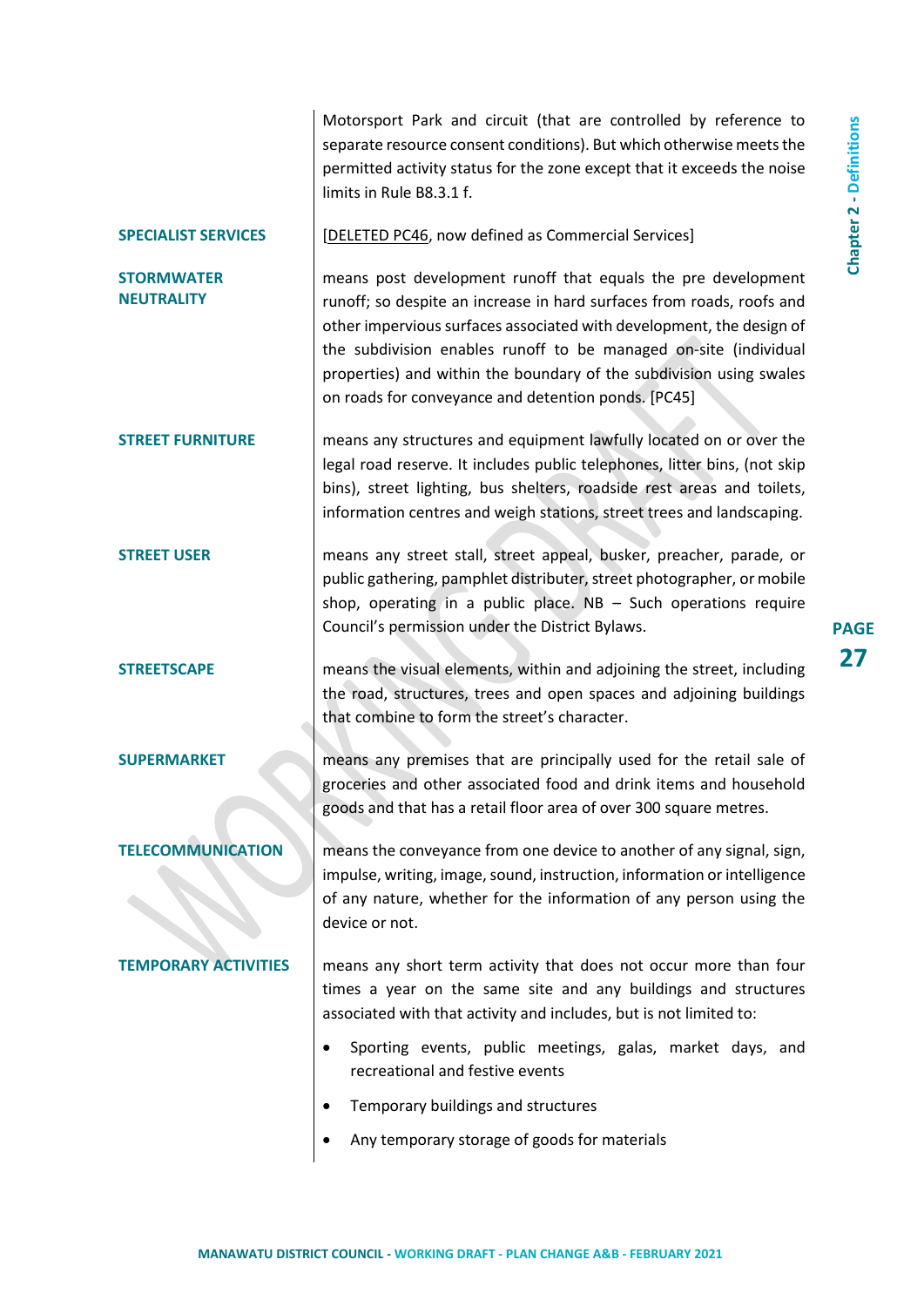|                                |                                                      | Demolition and removal of buildings. [PC55]                                                                                                                                                                                                                     |
|--------------------------------|------------------------------------------------------|-----------------------------------------------------------------------------------------------------------------------------------------------------------------------------------------------------------------------------------------------------------------|
| <b>Chapter 2 - Definitions</b> | <b>TEMPORARY SIGN</b>                                | means any sign that is of a temporary nature advertising any<br>forthcoming activity. It includes, without limitation:                                                                                                                                          |
|                                |                                                      | Any parliamentary or local authority election signs                                                                                                                                                                                                             |
|                                |                                                      | Construction or development signage on any building or<br>$\bullet$<br>demolition site                                                                                                                                                                          |
|                                |                                                      | Exhibition or event signage                                                                                                                                                                                                                                     |
|                                |                                                      | Real estate signs advertising the sale, rent or auction of land or<br>premises                                                                                                                                                                                  |
|                                |                                                      | Temporary signs do not include a permanent structure whereby the<br>advertising matter is altered regularly. [PC55]                                                                                                                                             |
|                                | <b>TOURIST FACILITIES</b>                            | means land and buildings used for the education and entertainment<br>of domestic or international tourists.                                                                                                                                                     |
|                                | <b>TRAVELLERS'</b><br><b>ACCOMMODATION</b>           | [DELETED PC46, now defined as Visitor Accommodation]                                                                                                                                                                                                            |
| <b>PAGE</b>                    | <b>UNDERGROUND PIPES,</b><br><b>CABLES AND LINES</b> | [DELETED PC55]                                                                                                                                                                                                                                                  |
| 28                             | <b>UNFORMED ROAD</b>                                 | means any road below full metalled road standard, i.e. any road                                                                                                                                                                                                 |
|                                |                                                      | without proper base-course and top-course layers which are able to<br>be graded.                                                                                                                                                                                |
|                                | <b>URBAN AREA</b>                                    | means any land zoned Residential, VillageSettlement, Inner or Outer<br>Business,<br>Industrial,<br>Recreation,<br>Manfeild<br>Park<br>Special<br>or<br>Development. Future Urban- [PC55]                                                                        |
|                                | <b>UTILITIES</b>                                     | [DELETED PC55]                                                                                                                                                                                                                                                  |
|                                | <b>VISITOR</b><br><b>ACCOMMODATION</b>               | means places used for accommodating tourists and residents away<br>from their normal place of residence and includes any ancillary service<br>or amenity provided on the site such as a restaurant, café or other<br>eating place, swimming pool or playground. |
|                                |                                                      | It includes, without limitation, any of the following:                                                                                                                                                                                                          |
|                                |                                                      | Hotels<br>а.                                                                                                                                                                                                                                                    |
|                                |                                                      | Motels<br>b.                                                                                                                                                                                                                                                    |
|                                |                                                      | Motor camps, camping grounds and caravan parks<br>c.                                                                                                                                                                                                            |
|                                |                                                      | Self-catering accommodation<br>d.                                                                                                                                                                                                                               |
|                                |                                                      | Tourist lodges, backpackers<br>е.                                                                                                                                                                                                                               |